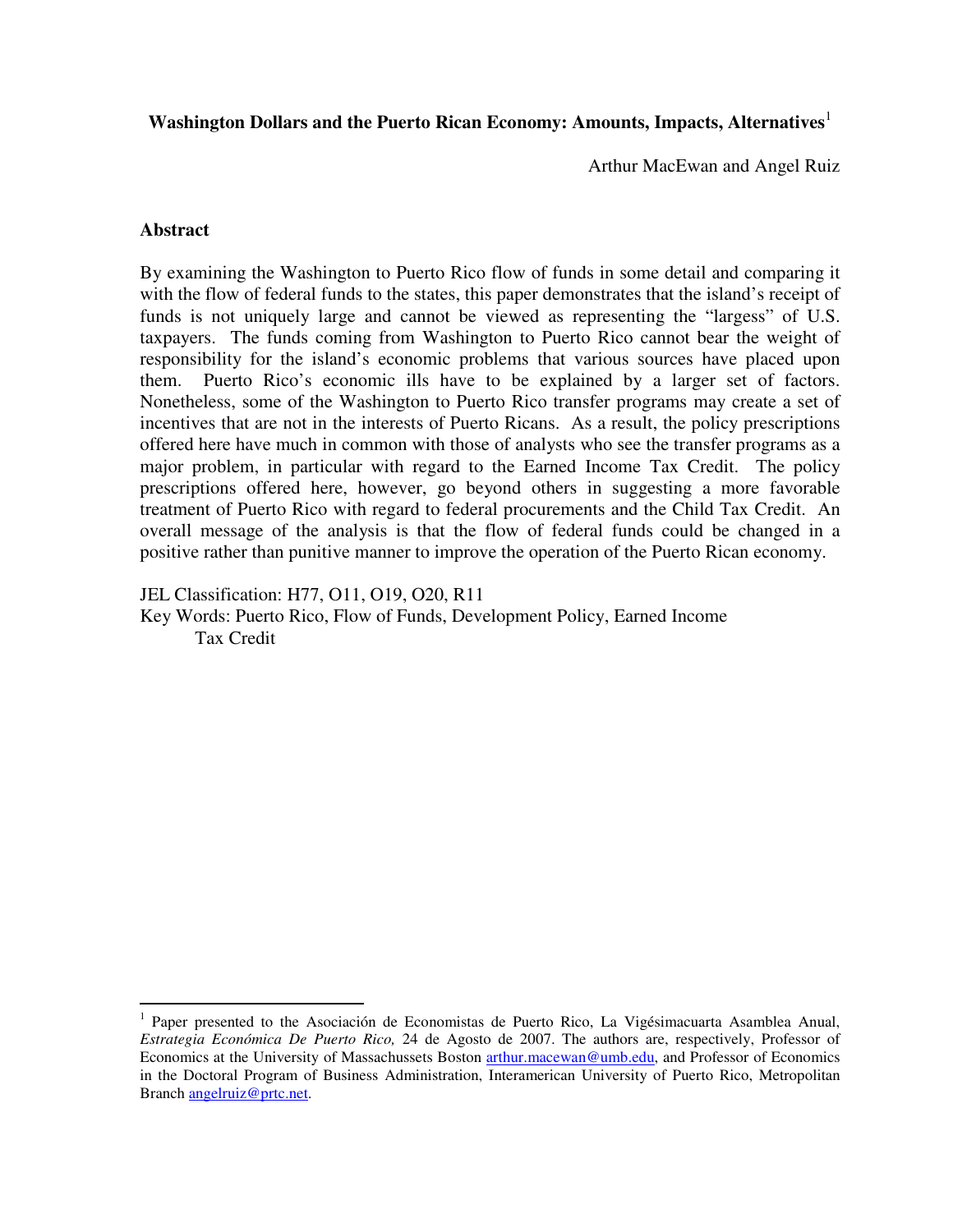#### **I. Introduction**

 In fiscal year 2004, Puerto Rico received \$15.475 billion from the federal government, including funds in all categories of federal expenditures – ranging from federal procurements and federal salaries to support for the Nutritional Assistance Program, from Social Security and Medicare payments to grants for the public schools. This amounted to \$4,003 per person on the island, as compared to per capita personal income of \$11,844.<sup>2</sup>

 Was this a lot or a little? How did the federal funds received by Puerto Rico compare with the federal funds received by the fifty states and DC? Which categories of funds flowing to Puerto Rico and the states from Washington were large and which were small? How might these funds have affected economic activity in Puerto Rico? Are there alternative ways that federal funds could be directed to Puerto Rico such that the economic impact would be more positive?

 These sorts of questions about the Puerto Rican economy and its relation to policies in Washington have long been of interest. They have, however, been given new urgency in recent years by the relatively slow growth of the Puerto Rican economy and by a number of pronouncements to the effect that funds from Washington are responsible for the island's economic problems, for the low rate of economic growth and a low level of participation in the paid labor force. These pronouncements have appeared in both the popular media and scholarly publications.

 On October 23, 2006, for example, an editorial in the *New York Times* lamented the poor economic condition of Puerto Rico and told its readers: "Much of the blame can be put on Washington." Suggesting that Puerto Rico was getting too much support from Washington, the *Times* continued:

"The study [by the Center for the New Economy (CNE) and the Brookings Institution] is spurring a debate over welfare and other social programs. Some of the economists' prescriptions are harsh, including curtailment of food stamps. But part of the mission seems to be shock therapy. That may work and might even help to get policy makers on the search for solutions."<sup>3</sup>

 In its May 25, 2006, issue, *The Economist*, also drawing on the volume from the CNE and Brookings, had published an article under the heading: **"**Trouble on Welfare Island: Overbearing government and the welfare state are hurting the United States' poorest citizens." *The Economist* opined that in Puerto Rico, "Many things have gone wrong. Most

<sup>&</sup>lt;sup>2</sup> More recent data providing the detail necessary for the empirical work presented here are not yet available. In particular, the *Consolidated Federal Funds Report for Fiscal Year 2004*, issued in December 2005 by the U.S. Census Bureau, is the most recent such report available. We are grateful to Arjuna Costa for many of the calculations on which this paper is based.

<sup>3</sup> The "study" referred to by the *Times* is *The Economy of Puerto Rico: Restoring Growth*, edited by Susan M. Collins, Barry P. Bosworth, and Miguel A. Soto-Class, Center for the New Economy, San Juan, and Brookings Institution, Washington, 2006.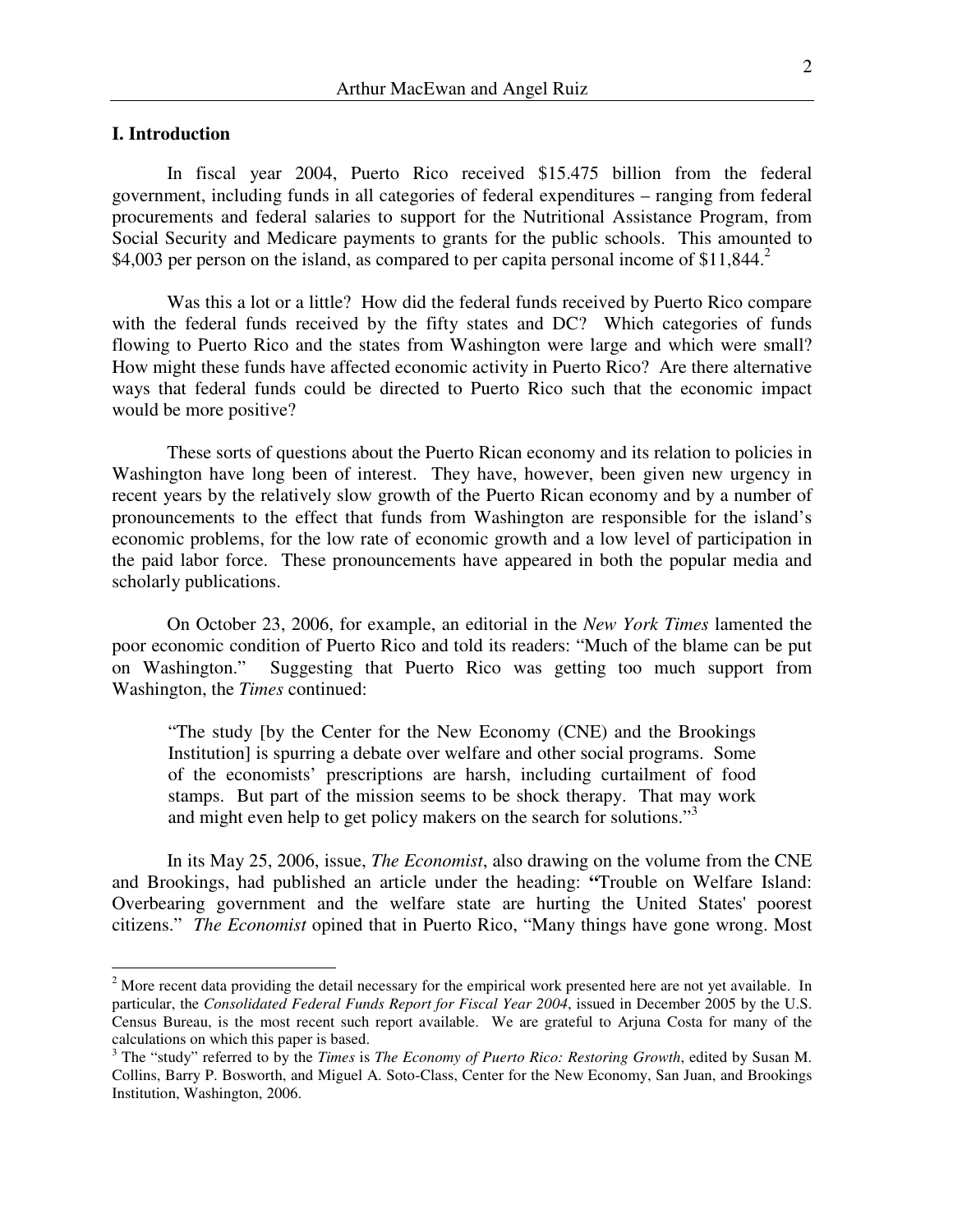important, however, is that the United States government assumed too big a role in the Puerto Rican economy…" The "largess" of the U.S. government and "generous United States taxpayers" has, according to *The Economist,* generated a perverse set of practices and incentives that keeps labor participation low and undermines ambitions.

 The scholarly analyses in the CNE-Brookings volume are more carefully stated and their conclusions are qualified. Yet it is readily apparent how the *Times* and *The Economist*  pulled from this volume the message that excessive federal funds flowing to Puerto Rico are a foundation of the island's economic problems. Two complementary chapters in the CNE-Brookings report are especially relevant: "Labor Supply and Public Transfers" by Gary Burtless and Orlando Sotomayor, and "Why Don't More Puerto Rican Men Work? The Rich Uncle (Sam) Hypothesis" by María E. Enchautegui and Richard B. Freeman.

 The Burtless-Sotomayor essay repeatedly describes the transfer payments from Washington to Puerto Rico as "generous" and argues:

"Low-income Puerto Ricans enjoy relatively *generous* income supplements and retirement benefits without imposing heavy tax burdens on highly compensated workers. The transfers received by less affluent citizens depress the incentive for them to work or to migrate to the mainland to find better jobs or wages. Because the commonwealth does not have to pay for all these transfers, benefits are almost certainly more *generous* than would be the case if their full cost fell on island taxpayers. As a result, relatively *generous* redistribution on behalf of Puerto Rico's poor, aged, and disabled populations reduces employment rates below where they would be if all transfers in the island were financed with taxes imposed on Puerto Rican residents." (page 82- 3, emphasis added) $4$ 

 Enchautegui and Freeman, examine a variety of factors affecting the labor force participation rate of Puerto Rican men, including the possible incentive impact of transfer payments but also other aspects of the Puerto Rico-Washington relationship. Yet the central theme of their argument, that the largess of a "rich uncle (Sam)" is responsible for much of Puerto Rico's economic difficulties, carries the same basic message as that of Burtless and Sotomayor. It is, moreover, a message that resonates through much of the CNE-Brookings volume.

 Yet the picture presented in these popular and scholarly sources is highly misleading. A full examination of the flow of funds from Washington to Puerto Rico does not justify the "generous" characterization. A comparison of the situation of Puerto Rico to that of the individual states shows that the island's receipt of funds is not uniquely large and cannot be viewed as representing the "largess" of U.S. taxpayers (or a "rich uncle"). A more complete

<sup>&</sup>lt;sup>4</sup> The emphasis given by Burtless and Sotomayor to the point that the benefits received in Puerto Rico do not place a tax burden on highly compensated Puerto Ricans is somewhat misleading. In their analysis, benefits received through payroll taxes are an important issue, and Puerto Ricans pay the payroll taxes just like citizens in all of the states. In this regard, then, the situation of Puerto Rico is the same as that of the individual states.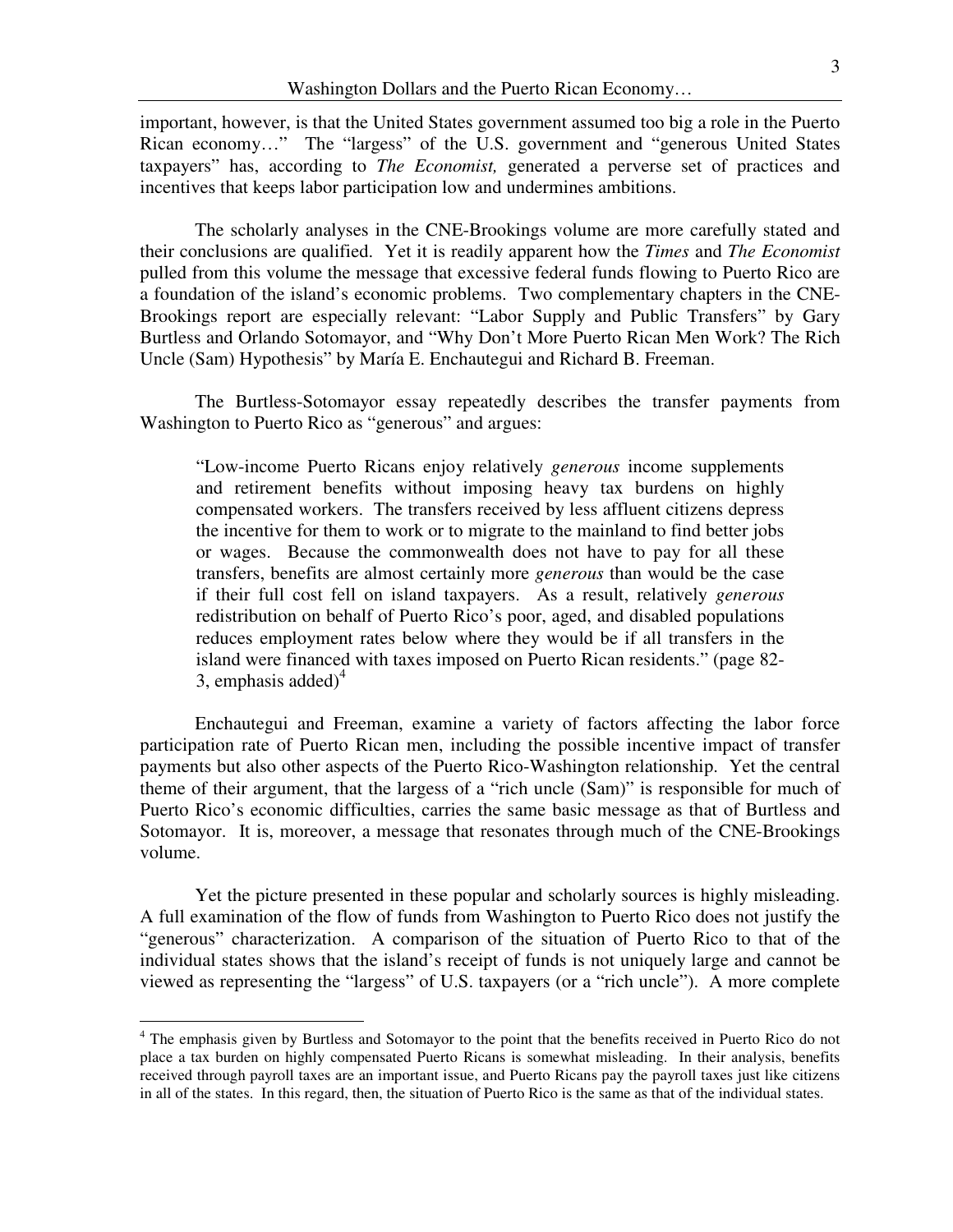picture of the situation suggests that the funds coming from Washington to Puerto Rico cannot bear the weight of responsibility for the island's economic problems that these various sources place upon them. The economic ills given attention by Burtless and Sotomayor and by Enchautegui and Freeman have to be explained by a larger set of factors.

Nonetheless, some of the Washington-to-Puerto Rico transfer programs may create a set of incentives that are not in the interests of Puerto Ricans. As a result, the policy prescriptions offered here have much in common with those of Burtless and Sotomayor and Enchautegui and Freeman, in particular with regard to the Earned Income Tax Credit – though the prescriptions offered here go beyond theirs in suggesting a more favorable treatment of Puerto Rico with regard to federal procurements and the Child Tax Credit. Equally important, the analysis here does not provide support for the argument that Puerto Rico is getting "too much" and that the correction for the island's economic ills may lie in a cut-off in the manner suggested in the *Times'* call for "shock therapy." Indeed, an overall message of the analysis here is that the flow of federal funds could be changed in a positive rather than punitive manner to improve the operation of the Puerto Rican economy

#### **II. How Large is the Flow of Funds to Puerto Rico: Comparison with the States**

#### **A. A Starting Point: The Gross Flow of Funds**

 $\overline{a}$ 

There are various ways to appraise the magnitude of funds flowing from Washington to Puerto Rico. To begin with, taking as a starting point the \$4,003 per capita that Puerto Rico received in fiscal year 2004, the island received less from the federal government than did any state or the District of Columbia (DC). In that year, the average per capita funds going to the states, DC and Puerto Rico was \$7,273. Thus, in per capita terms, Puerto Rico received 55 percent of the average.

What was true overall was also true in almost every broad category of funds that go from the federal government to the states, DC and Puerto Rico: in per capita terms, Puerto Rico was at the bottom or near the bottom of the list. A summary of Puerto Rico's position for fiscal year 2004 is shown in Table  $1<sup>5</sup>$  Regarding the various categories of funds shown in Table 1:

• In the largest category, which includes social security, disability and Medicare, in fiscal year 2004 Puerto Rico received \$1,903 per capita, less than any state or DC; this was only 58.6 percent of the average. Puerto Ricans pay the payroll taxes that contribute to the financing of these receipts.

<sup>5</sup> Data in the tables for this paper are from the following sources: *IRS Data Book, FY 2004*; *Consolidated Federal Funds Report for Fiscal Year 2004*, U.S. Census Bureau; *Bureau of Economic Analysis: Regional Economic Accounts*; Government Development Bank for Puerto Rico.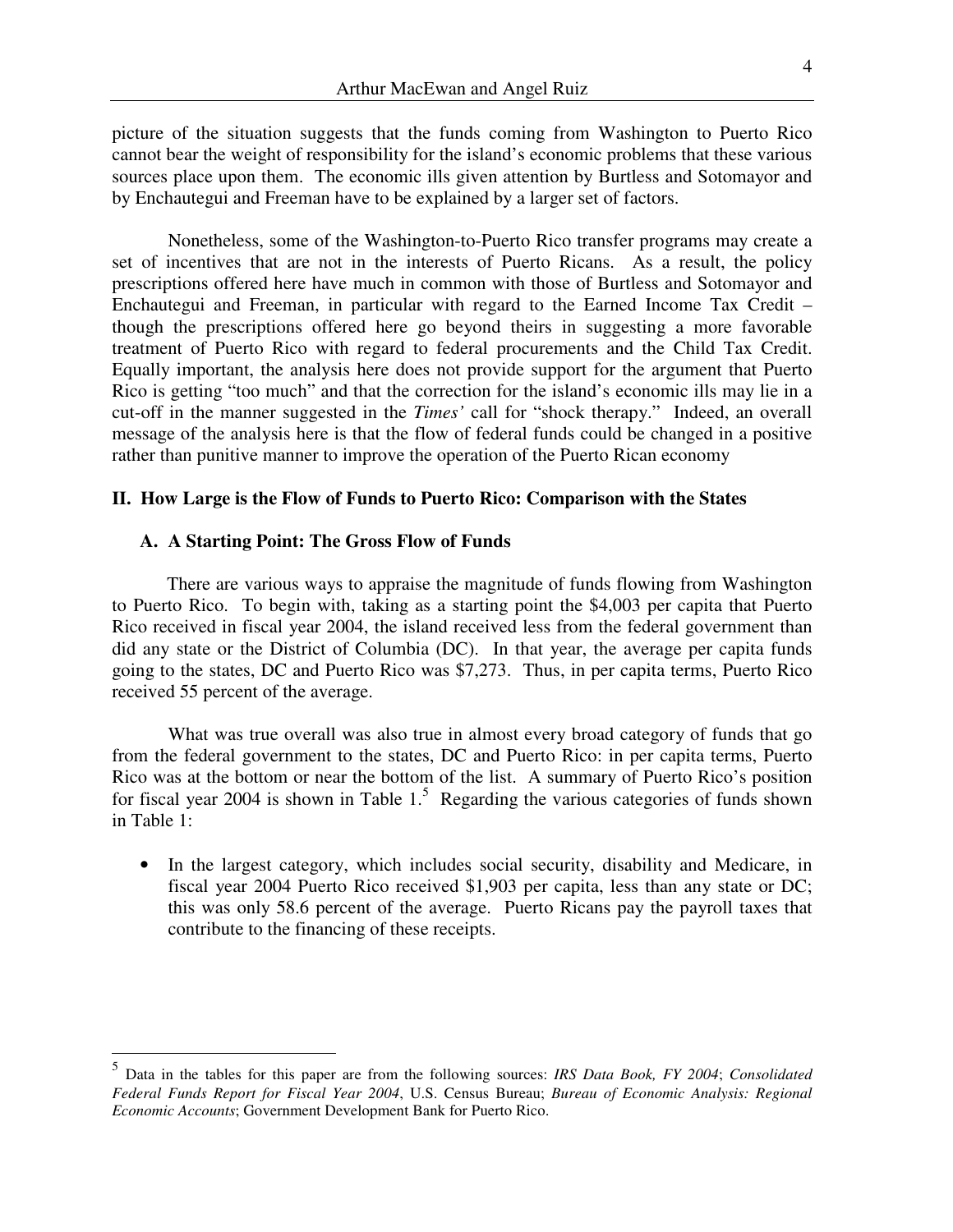- In the category "other direct payments," which includes funds for the Nutritional Assistance Program (food stamps) and other welfare-type payments, Puerto Rico's position rises to  $49^{th}$ .<sup>6</sup> Its receipts per capita of \$331 in fiscal year 2004 were 72.9 percent of the average. All payments in this category amounted to 2.8 percent of per capita personal income in Puerto Rico in 2004. (See notes to Table 1 for more on the content of this category.)
- In the large category of "grants" second to social security, disability and Medicare Puerto Rico received \$1,373 per capita and rose to  $38<sup>th</sup>$  on the list (89 percent of the average). This category includes several programs that are designed – either by formula or discretionary policy – to support low-income areas. (See notes to Table 1 for more on the content of this category.)

## **Table 1: Federal Government Payments to Puerto Rico Per Capita; Rank of Puerto Rico Among States, DC, and Puerto Rico; and Payments to Puerto Rico as a Percentage of Average to States, DC and Puerto Rico, Fiscal Year 2004**

| <b>Category of Payments</b>       | Amount<br>per | Rank | of<br>Percent |
|-----------------------------------|---------------|------|---------------|
|                                   | capita        |      | Average       |
| Retirement, Disability & Medicare | \$1,903       | 52   | 58.6          |
| Other Direct Payments'            | 331           | 49   | 72.9          |
| $EITC$ and $CTC8$                 | 13            | 52   | 5.3           |
| Grants <sup>9</sup>               | 1,373         | 38   | 89.0          |
| Salaries and Wages                | 265           | 52   | 35.6          |
| Salaries and Wages w/o Defense    | 180           | 52   | 41.0          |
| Procurement                       | 119           | 52   | 11.1          |
| Procurement w/o Defense           | 46            | 52   | 11.6          |

 $\overline{a}$ 

<sup>&</sup>lt;sup>6</sup> The food stamp program as such has not existed in Puerto Rico since 1982, when, as pointed out by Burtless and Sotomayor, "…the federal government eliminated the standard food stamp program in Puerto Rico and replaced it with a nutrition block grant payable to the commonwealth government…To maintain a food assistance program under a smaller budget, the commonwealth government established a replacement program known as the Nutritional Assistance Program (NAP)." (p. 99).

 $<sup>7</sup>$  Other Direct Payments consist primarily of direct payments for individuals, other than retirement, disability</sup> and Medicare. Major categories of such payments include unemployment compensation, food stamp payments, federal employees' life and health insurance and agricultural assistance.

<sup>&</sup>lt;sup>8</sup> Tax credits under the Earned Income Tax Credit and Child Tax Credit Programs. Puerto Ricans are generally not eligible for either of these credits with regard to income earned on the island; they are eligible for the Child Tax Credit if they have three or more children.

<sup>&</sup>lt;sup>9</sup> Grants include both Formula Grants (allocation of money to states and subdivisions according to a distribution formula prescribed by law and not related to a specific program) and Project Grants (funding of either specific projects or the delivery of specific products and services). Principal funders include the departments of Health and Human Services, Transportation, HUD, Education and Agriculture.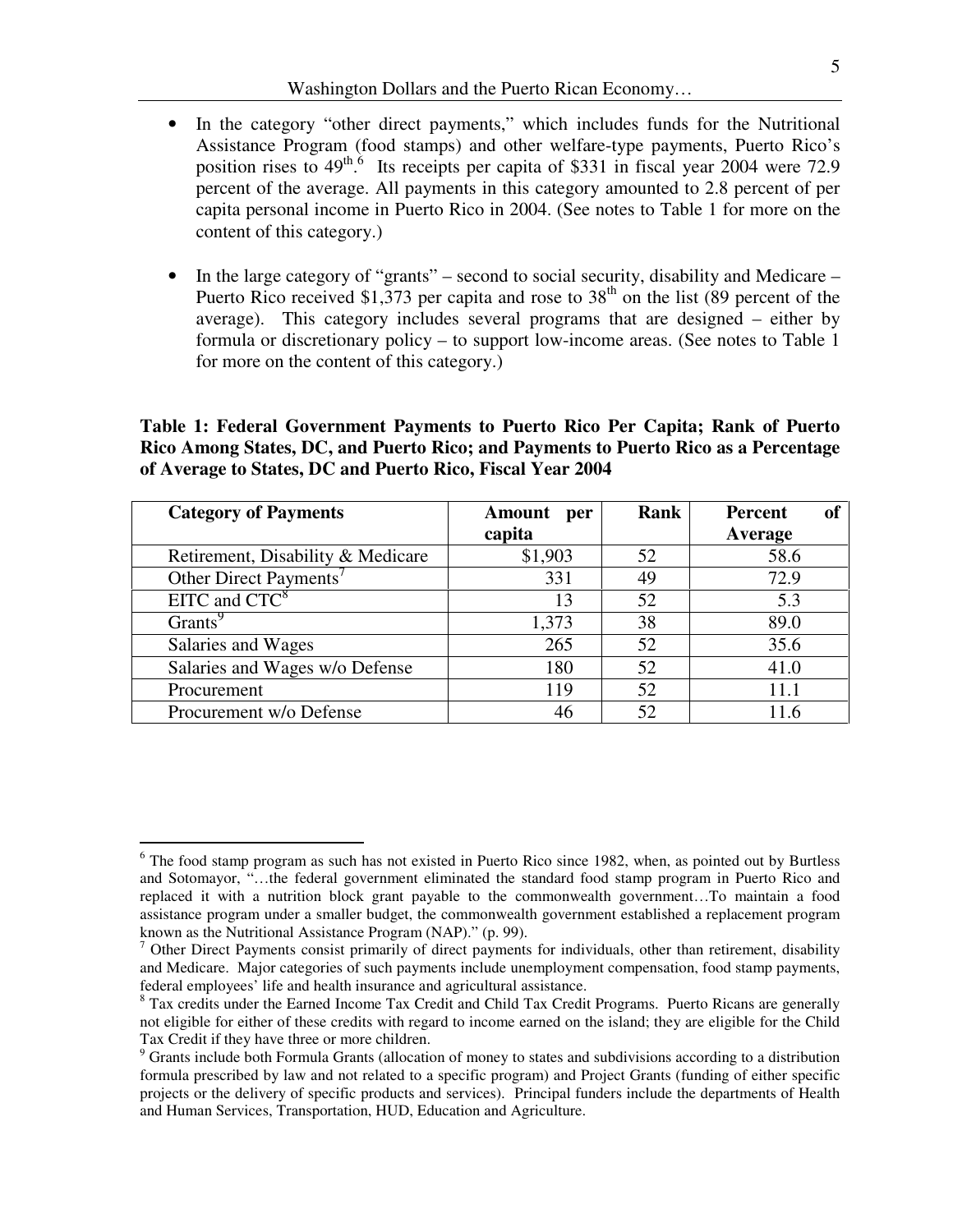- Puerto Ricans are generally not eligible for the Earned Income Tax Credit or the Child Tax Credit. (The main exception is that Puerto Ricans may claim the latter when they have three or more children.) Thus for this "tax expenditure," Puerto Rico is not only at the bottom of the list, but receives only 5.3 percent of the average.
- In the categories of federal wages and salaries and procurements, Puerto Rico is again at the bottom of the list, receiving 35.6 percent of the average in the former category and 11.1 percent in the latter.

Thus when the dispersal of federal funds is viewed in terms of payments per capita, Puerto Rico does not appear to receive very much from the federal government. Quite the contrary: the island receives significantly less than any state or DC. Even when focus is placed on those categories of funds that are usually classified as social welfare or as directed toward low-income regions, Puerto Rico does not stand out as a large recipient in terms of the per capita receipt of funds from the federal government. Also, as is well known, while federal procurements and federal payments of wages and salaries serve other functions as well, they are also used to support jobs and incomes in the various parts of the country; and Puerto Rico's share in this category of funding is especially low.

#### **B. The Flow in Relation to Income**

When, however, the dispersal of federal funds is viewed in relation to the per capita personal income of the states, DC and Puerto Rico, the situation might be subject to a different interpretation. After all, in 2004, per capita personal income in Puerto Rico was only slightly more than one-third of per capita personal income in the states, DC and Puerto Rico taken all together – \$11,844 as compared to \$32,620.

Table 2, then, shows that in relation to personal income, Puerto Rico ranked fourth in terms of the amount of funds it received from Washington. For Puerto Rico, in 2004 total funds per capita coming from Washington amounted to 33.8 percent of per capita personal income. DC (132.8 percent), Alaska (38.1 percent) and New Mexico (40.2 percent) each received more in relation to per capita personal income than did Puerto Rico; Virginia (33.8 percent), West Virginia (32.8 percent), North Dakota (32.5 percent), and Mississippi (31.8 percent) received only slightly less. Of course in some of these states, and especially DC, wages and salaries and procurement play an especially large role. But, again, federal wages and salaries and procurement expenditures are used to support jobs and incomes (though DC and perhaps Virginia are special cases).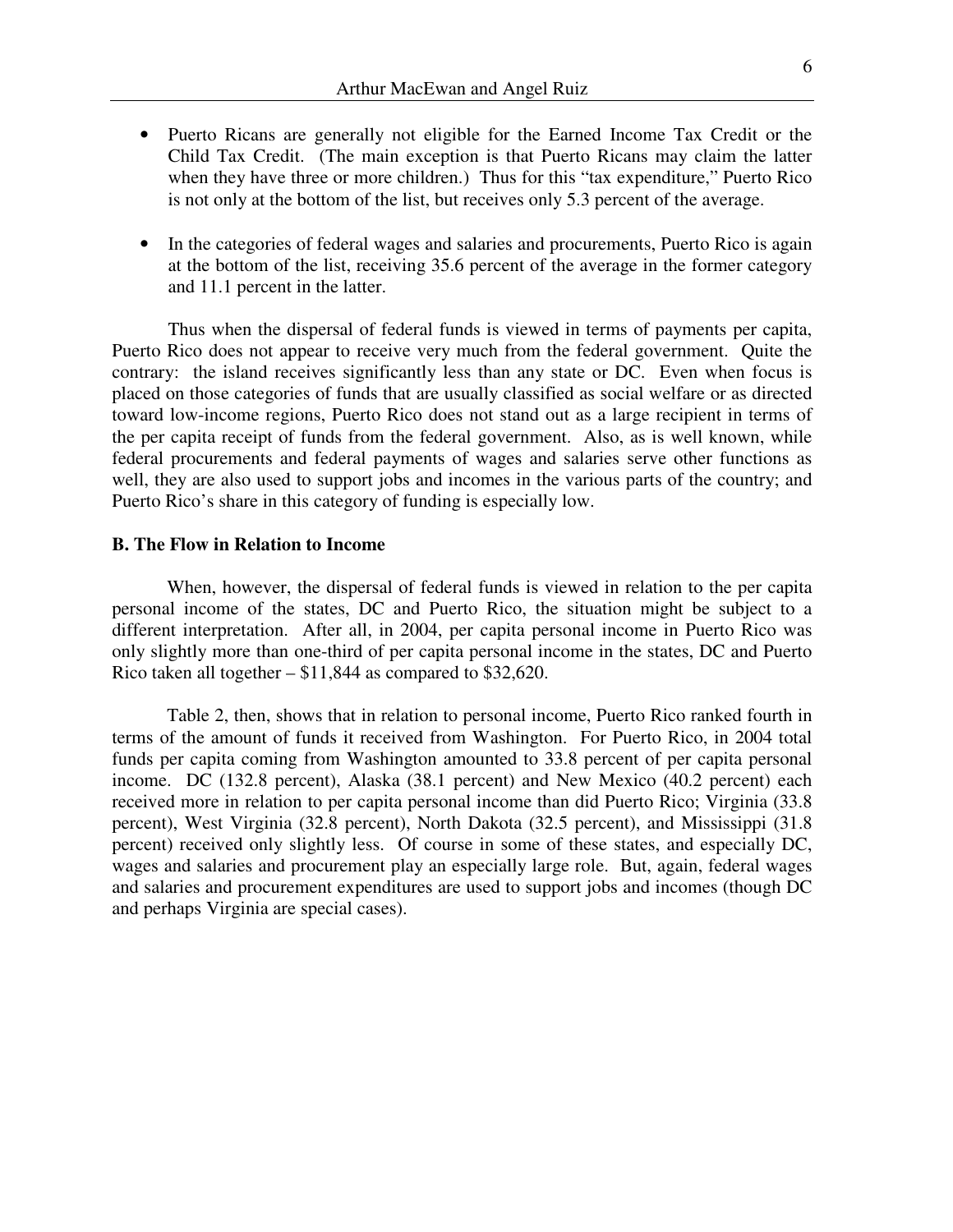**Table 2: Federal Government Payments to Puerto Rico Per Capita as a Percentage of Per Capita Personal Income; Rank of Puerto Rico Among States, DC, and Puerto Rico; and Payments to Puerto Rico as a Percentage of Average to States, DC and Puerto Rico, Fiscal Year 2004<sup>10</sup>**

| <b>Category of Payments</b>       | of Per<br>Capita<br>Percent | Rank | Percent<br>of |
|-----------------------------------|-----------------------------|------|---------------|
|                                   | <b>Personal Income</b>      |      | Average       |
| Retirement, Disability & Medicare | 16.1                        | 2    | 161.6         |
| <b>Other Direct Payments</b>      | 2.8                         |      | 201.1         |
| EITC and CTC                      | 0.1                         | 52   | 15.7          |
| Grants                            | 11.6                        | 3    | 245.2         |
| Salaries and Wages                | 2.2                         | 27   | 96.5          |
| Salaries and Wages w/o Defense    | 1.5                         | 16   | 111.5         |
| Procurement                       | 1.0                         | 51   | 30.3          |
| Procurement w/o Defense           | 0.4                         | 49   | 32.9          |
| <b>Total</b>                      | 33.8                        | 4    | 153.6         |

 $\overline{a}$ 

<sup>7</sup> 

 $10$  See notes to Table 1.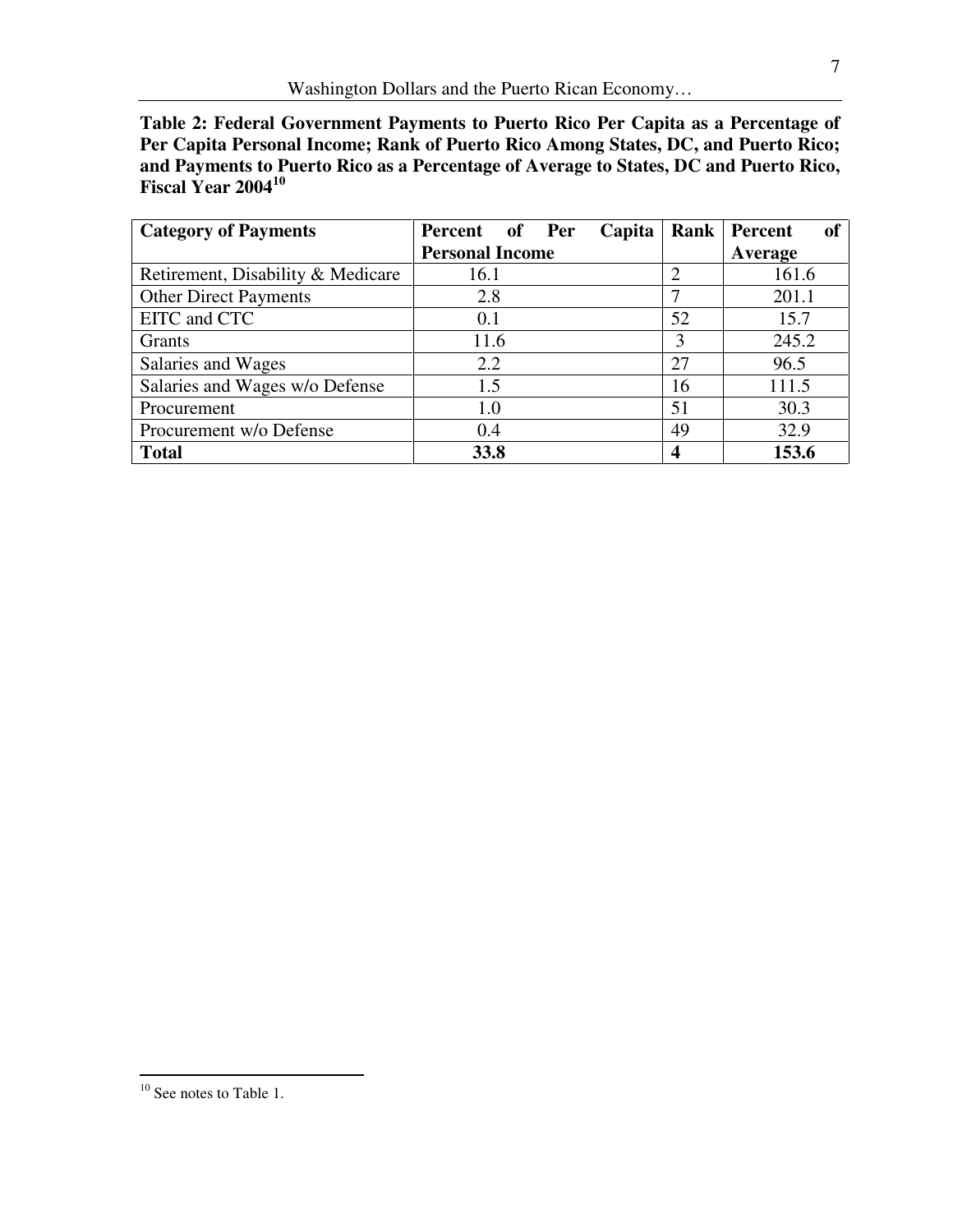Table 2 also shows that in no broad category was Puerto Rico receiving the largest amount of funds per capita in relation to per capita personal income. With regard to the largest category – retirement, disability and Medicare – West Virginia ranked higher, receiving an amount in this category of 17.3 percent of per capita personal income, as compared to Puerto Rico's 16.1 percent. (In the retirement, disability and Medicare category, where Puerto Rico ranks second to the top, it is important to keep in mind, as noted above, that Puerto Ricans contribute to the payroll taxes that finance these payments – as do people throughout the United States.) In the other large category, grants, Puerto Rico ranked third behind DC and Alaska. In the "other direct payments" category, including the Nutritional Assistance Program (food stamps), Puerto Rico was seventh. And in the procurement category, Puerto Rico is almost at the bottom; and of course with regard to CTC and EITC, Puerto Rico is last on the list.

Much of federal payments to states, DC and Puerto Rico is intended and justified precisely on the basis that those payments are a means to provide support where incomes are low. This is true not only of such programs as food stamps and the large category of "grants," but it is also to some degree the case for procurements and various other forms of federal spending. Thus, as we would expect, many of the states that rank high in terms of the funds they receive relative to personal income are the states with low personal income per capita. Puerto Rico has a per capita personal income well below that of any state (in 2004, 48.3 percent of that of Mississippi, the lowest income state). Still, Puerto Rico is not at the top of the list, not overall and not in any category.

#### **C. The Net Flow by Various Measures**

 $\overline{a}$ 

Perhaps it could be argued that Puerto Rico receives a large amount of federal funds relative to the amount of federal taxes that Puerto Ricans pay. Puerto Ricans do not pay federal income tax on income earned in Puerto Rico, though they do pay federal payroll taxes. Thus the payments by Puerto Rico to the federal government are small relative to states. $^{11}$ 

Yet, when Puerto Rico, DC and the states are ranked by net receipts per capita from the federal government – that is, receipts less federal taxes – Puerto Rico is far from the top of the list. For fiscal year 2004, when all categories of federal expenditures are taken into account, Puerto Rico ranks 19<sup>th</sup>. Alaska, the highest ranking state, received on net \$8,005 per capita; Puerto Rico on net received  $$2,823$ .<sup>12</sup> Table 3 presents these data for the fifty states, Puerto Rico, and DC.

<sup>&</sup>lt;sup>11</sup> As evident in the quote in the Introduction above, Burtless and Sotomayor give some importance to this net concept, arguing: "Because the commonwealth does not have to pay for all these transfers, benefits are almost certainly more generous than would be the case if their full cost fell on island taxpayers." However, see footnote number 4 above.

<sup>&</sup>lt;sup>12</sup> The District of Columbia is at the top of the list, with net per capita receipts of \$37,457, but it is clearly a special case. Several of the states, including Alaska and New Mexico (right behind Alaska with \$7,348 per capita) owe their high rankings to large military expenditures relative to population; and Virginia, next on the list, ranks high because of its proximity to Washington. However, several of the states ranking higher than Puerto Rico are not obvious "special cases" – for example, West Virginia, Mississippi, Alabama, Maine, South Carolina and Louisiana.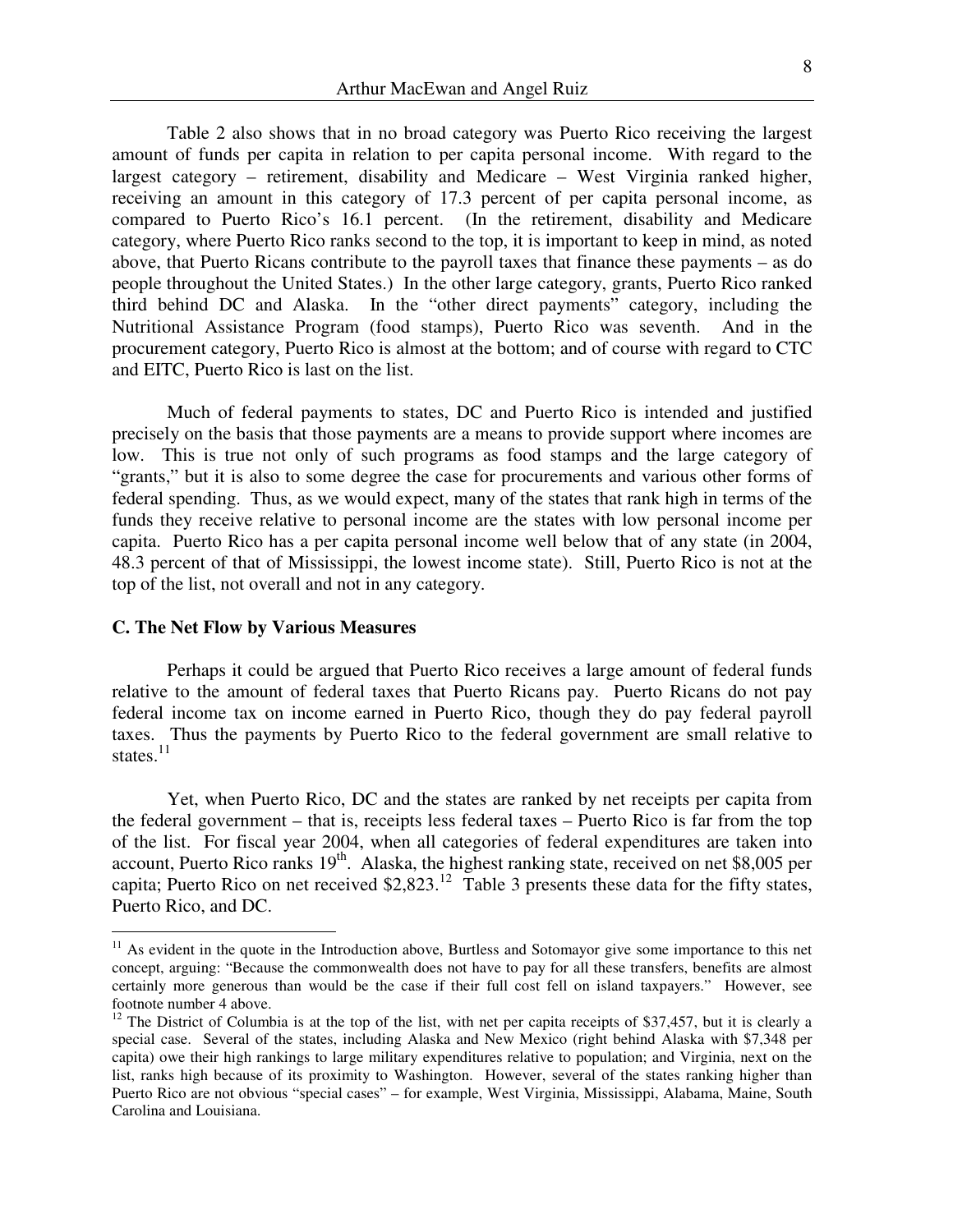# **Table 3: Per Capita Net Receipts of Federal Funds, 2004: States, Puerto Rico, and DC (dollars)\***

|                        | <b>Net</b>      |                |                     | <b>Net</b>      |      |
|------------------------|-----------------|----------------|---------------------|-----------------|------|
|                        | <b>Receipts</b> | <b>Rank</b>    |                     | <b>Receipts</b> | Rank |
| $\sigma$ f<br>District |                 |                |                     |                 |      |
| Columbia               | 37,457          | $\mathbf{1}$   | Missouri            | 1,381           | 27   |
| Alaska                 | 8,005           | $\overline{2}$ | Kansas              | 1,282           | 28   |
| New Mexico             | 7,348           | 3              | Indiana             | 1,019           | 29   |
| Virginia               | 5,940           | $\overline{4}$ | Oregon              | 916             | 30   |
|                        |                 |                | <b>New</b>          |                 |      |
| West Virginia          | 5,562           | 5              | Hampshire           | 689             | 31   |
| North Dakota           | 5,157           | 6              | Pennsylvania        | 658             | 32   |
| Montana                | 4,792           | 7              | Washington<br>North | 525             | 33   |
| Mississippi            | 4,700           | 8              | Carolina            | 236             | 34   |
| Alabama                | 4,629           | 9              | California          | $-62$           | 35   |
| South Dakota           | 4,389           | 10             | Nevada              | $-129$          | 36   |
| Maryland               | 4,383           | 11             | Rhode Island        | $-188$          | 37   |
| Maine                  | 4,175           | 12             | Michigan            | $-225$          | 38   |
| South Carolina         | 3,586           | 13             | <b>Arkansas</b>     | $-310$          | 39   |
| Kentucky               | 3,514           | 14             | Georgia             | $-350$          | 40   |
| Hawaii                 | 3,093           | 15             | Texas               | $-380$          | 41   |
| Arizona                | 2,984           | 16             | Wisconsin           | $-473$          | 42   |
|                        |                 |                | Massachusett        |                 |      |
| Wyoming                | 2,980           | 17             | S                   | $-837$          | 43   |
| Louisiana              | 2,887           | 18             | Colorado            | $-906$          | 44   |
| <b>Puerto Rico</b>     | 2,823           | 19             | Ohio                | $-1,181$        | 45   |
| Vermont                | 2,596           | 20             | New York            | $-1,370$        | 46   |
| Idaho                  | 1,887           | 21             | Nebraska            | $-1,385$        | 46   |
| Oklahoma               | 1,858           | 22             | Illinois            | $-2,393$        | 48   |
| Utah                   | 1,826           | 23             | Connecticut         | $-3,223$        | 49   |
| Iowa                   | 1,768           | 24             | New Jersey          | $-4,025$        | 50   |
| Florida                | 1,677           | 25             | Minnesota           | $-5,639$        | 51   |
| Tennessee              | 1,557           | 26             | Delaware            | $-7,010$        | 52   |

\* Net receipts are all federal expenditures to the state, Puerto Rico, or DC less total

taxes paid to the federal government from the state, Puerto Rico, or DC.

 $\overline{a}$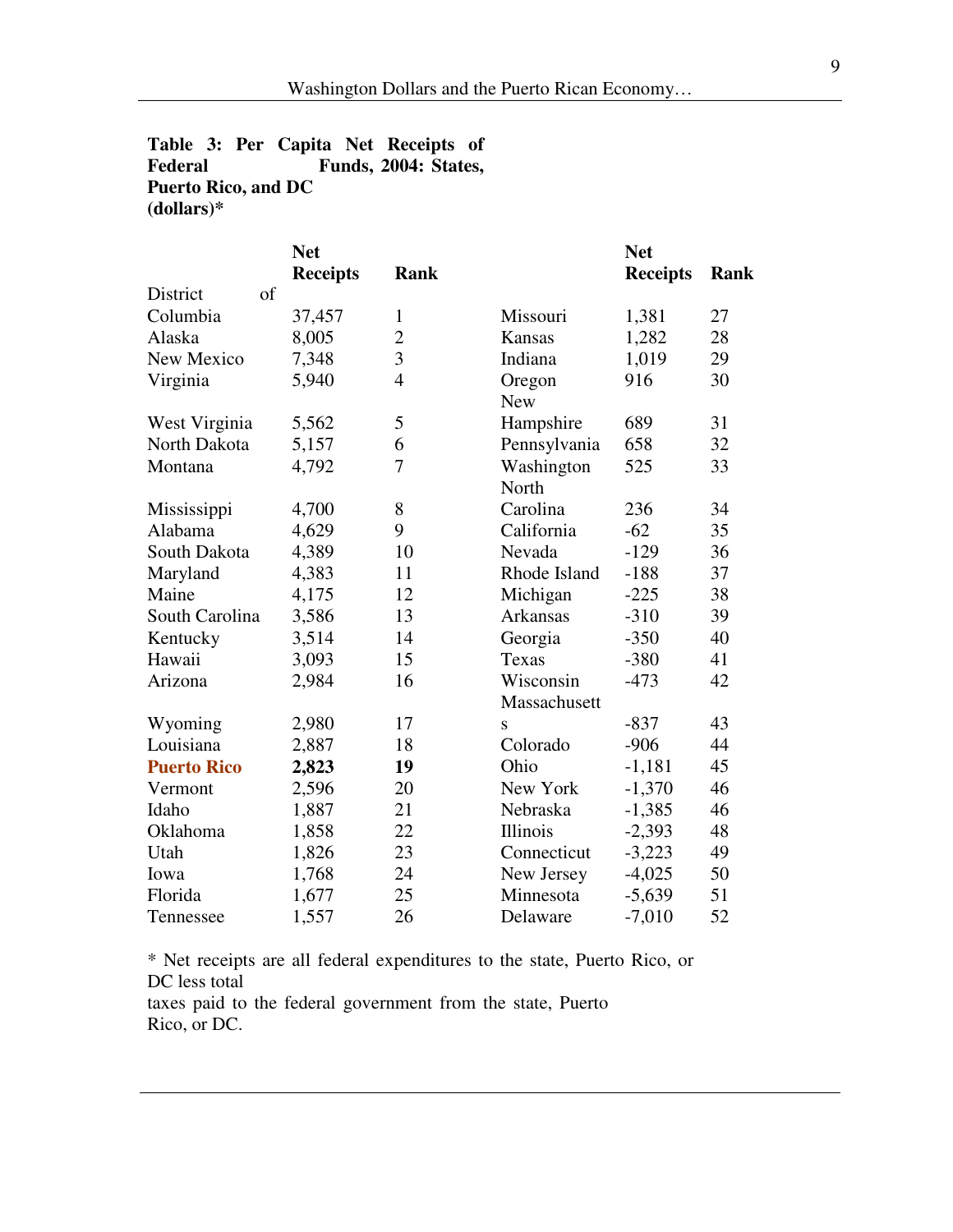Puerto Rico's position may be surprising because, as noted, Puerto Ricans do not pay federal income tax on Puerto Rican source income. The very small amounts of federal wages and salaries and federal procurement expenditures received in Puerto Rico provide a large part of the explanation for its low (relative to expectations) ranking. Puerto Rico is near the top of the ranking only when retirement, disability and Medicare are considered alone. (See Appendix I for these more detailed results.)

The meaning of these net measures is not clear, and there is little rationale – if any – behind the idea that the payments of the states and regions to the federal government should balance their receipts. Federal payments are designed to serve multiple functions, ranging from providing income and employment in relatively low-income regions to building infrastructure (e.g., highways) throughout the country to establishing military bases and purchasing military equipment. There is no reason that for any state or region the payments should equal the receipts. Indeed, because of an implicit federal commitment to support regional income convergence, it is to be expected that low-income regions would necessarily have relatively large net receipts and relatively low payments. (Moreover, as will be demonstrated shortly, if balanced fiscal relations with the federal government were imposed on the individual states and Puerto Rico, the impacts could be devastating.)

Yet even accepting the net receipts measure as meaningful, Puerto Rico is far from the top of the list, as shown in Table 3. Furthermore, if the data on net federal receipts are viewed in relation to personal income, an approach that makes Puerto Rico's ranking relatively high, the island does not stand as an outlier, distinct from high recipient states. (See Appendix I for details.)

### **III. Economic Impact**

 $\overline{a}$ 

There are at least two ways that the flow of federal funds to the states, Puerto Rico, and DC affect local economies. On the one hand, clearly the federal funds provide a demand stimulus to economic activity, creating jobs and raising incomes.<sup>13</sup> Indeed, it is reasonable to assume that there is a multiplier impact, with each dollar of federal funds going to a state creating more than a dollar of additional income in that state. On the other hand, federal funds flowing to a region may have a negative impact. A heavy reliance on federal defense procurements, for example, could pre-empt the development of other types of business activity in a region. Or, as Burtless and Sotomayor and Enchautegui and Freeman argue, the flow of social welfare funds to a region might undermine work incentives and help explain Puerto Rico's low labor force participation rate – about 47 percent as compared to 66 percent in the states.

 $13$  The stimulus is at the margin, a stimulus resulting from an extra dollar of fund going to a region, given the amount of taxes or federal borrowing that comes out of that region. Whether or not the overall stimulus from the inflow of federal funds to a region is greater than the outflow of funds (federal taxes and borrowing) from that region is a separate and more complex question. In general, however, for those regions (Puerto Rico, DC and several states) where the inflow of funds is substantially greater than the outflow of taxes and borrowing, the stimulus would clearly be positive.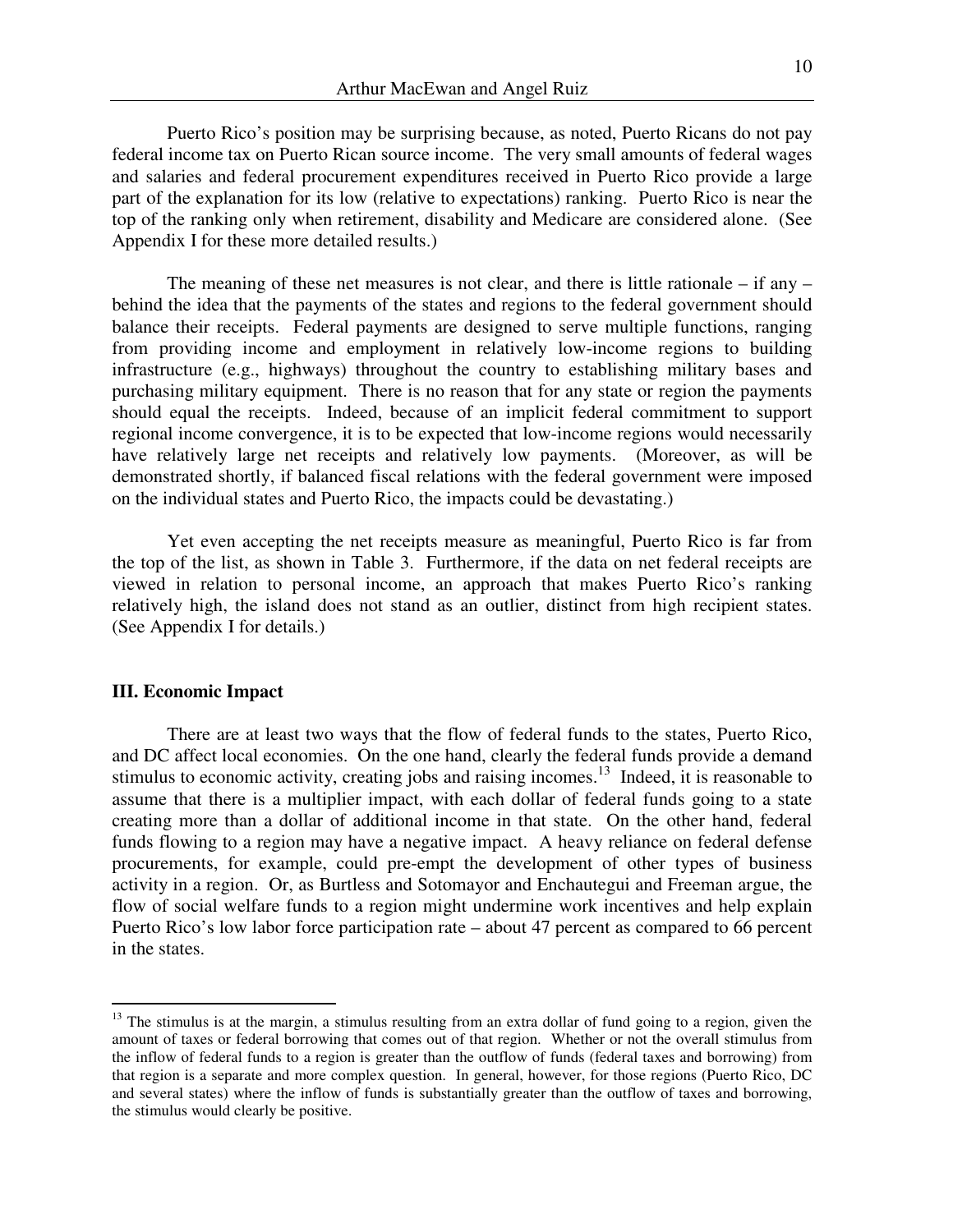As to the positive economic impact of the federal flow of funds to the states, DC and Puerto Rico, the data suggest that several states receive a larger positive stimulus than does Puerto Rico. Table 4 provides a crude estimate of the impact of the demand stimulus provided by the flow of federal funds to Puerto Rico, the states and DC. The table shows the decline (or increase) in GDP for each state, DC and Puerto Rico that would result from changing the net flow of federal funds to zero – that is by moving to a situation where the federal funds flowing to each region equaled the federal taxes flowing from that region, assuming a multiplier of 2. (That is, \$2 of GDP would be lost for every \$1 reduction in the net flow of federal funds. It should be emphasized that this is only illustrative, but the relative impacts in Puerto Rico and the various states would be the same regardless of the value of the multiplier that is assumed. In reality, however, the multiplier for the different states would vary depending on the nature of federal expenditures and local conditions.)

For Puerto Rico, the impact would be large, with a reduction of GDP of 27.7 percent (the right hand column of Table 4). Or, putting things the other way, the net flow of funds that come to Puerto Rico can be viewed as increasing GDP by 38.4 percent over what it would be without the net inflow of federal funds. However, for seven states (to say nothing of DC) the impact on GDP would be larger. In this crude case, New Mexico's GDP would be 43.9 percent smaller without the federal funds; West Virginia's, 40.5 percent smaller; and Mississippi's 35.4 percent smaller. Certainly Puerto Rico's economy is stimulated by the net inflow of federal funds, but not as much as the economies of several states.

Regarding the potential negative impact of the flow of federal funds, the possibility of the pre-emption of other types of business activity because of federal procurement is not of significant relevance for Puerto Rico. But what about the impact of federal funds on work incentives?

A determination of the role of federal funds in affecting work incentives in Puerto Rico would require an examination of particular programs, how they are structured, and how they are implemented. Such an examination is beyond the scope of this paper. Burtless and Sotomayor and Enchautegui and Freeman have begun this task, and their analyses suggest the existence of a problem.

However, the data presented here – either the aggregate flow of funds or the flow of funds in particular broad categories – do not suggest that Puerto Rico presents a special case, a case of extreme overall reliance on federal funds in a manner that would undermine work incentives. The per capita federal funds received by each state, DC and Puerto Rico are independent of the per capita amount of taxes paid by each of these entities. Therefore it is the variation of *gross* federal expenditures in relation to per capita income, not the variation of *net* expenditures (federal expenditures minus taxes) that would have an impact (if any) on work incentives. The gross figures are those of Table 2. While the data in Tables 3 (and the data in the appendix tables) may be interesting and useful, they are largely irrelevant to the work incentives issue.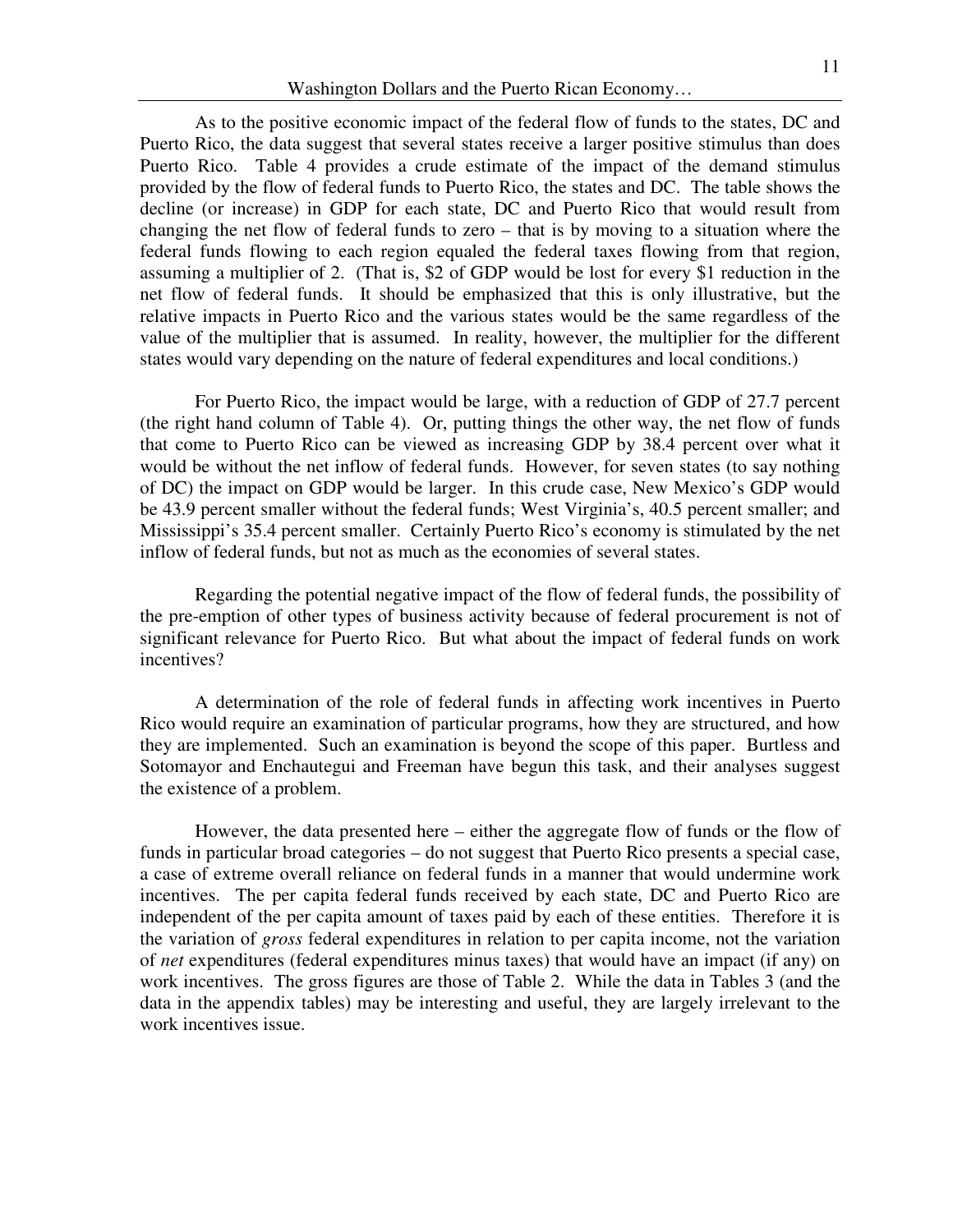# **Table 4: Impact on Per Capita Gross Domestic Product of the States and Puerto Rico Assuming the Removal of All Net Federal Expenditures and a Multiplier Effect of 2, Fiscal Year 2004**

|                      | <b>GDP Per</b> | <b>State</b>   | Net Expend. | <b>State</b>   | <b>Adjusted GDP</b> | <b>State</b>   | Change                  | % Change |
|----------------------|----------------|----------------|-------------|----------------|---------------------|----------------|-------------------------|----------|
|                      | Capita         | Rank           | Per Capita  | Rank           | Per Capita          | Rank           | in Rank                 | in GDP   |
| Total U.S + P.R.     | 39,438         |                | 528         |                | 38,383              |                |                         |          |
| District of Columbia | 140,030        | 1              | 37,457      | 1              | 65,117              | $\overline{c}$ | (1)                     | 53.5%    |
| New Mexico           | 33,439         | 41             | 7,348       | 3              | 18,744              | 49             | (8)                     | 43.9%    |
| West Virginia        | 27,489         | 50             | 5,562       | 5              | 16,366              | 51             | (1)                     | 40.5%    |
| Mississippi          | 26,561         | 51             | 4,700       | 8              | 17,161              | 50             | 1                       | 35.4%    |
| Montana              | 29,759         | 49             | 4,792       | $\overline{7}$ | 20,175              | 48             | $\mathbf{1}$            | 32.2%    |
| Alabama              | 31,205         | 47             | 4,629       | 9              | 21,947              | 47             |                         | 29.7%    |
| Alaska               | 54,907         | 3              | 8,005       | $\overline{c}$ | 38,898              | 19             | (16)                    | 29.2%    |
| North Dakota         | 35,771         | 34             | 5,157       | 6              | 25,457              | 43             | (9)                     | 28.8%    |
| <b>Puerto Rico</b>   | 20,355         | 52             | 2,823       | 19             | 14,708              | 52             |                         | 27.7%    |
| Virginia             | 43,839         | 10             | 5,940       | 4              | 31,960              | 33             | (23)                    | 27.1%    |
| Maine                | 32,840         | 42             | 4,175       | 12             | 24,489              | 45             | (3)                     | 25.4%    |
| South Carolina       | 31,322         | 45             | 3,586       | 13             | 24,151              | 46             | (1)                     | 22.9%    |
| South Dakota         | 38,526         | 22             | 4,389       | 10             | 29,747              | 38             | (16)                    | 22.8%    |
| Kentucky             | 32,080         | 43             | 3,514       | 14             | 25,052              | 44             | (1)                     | 21.9%    |
| Maryland             | 41,507         | 15             | 4,383       | 11             | 32,741              | 32             | (17)                    | 21.1%    |
| Arizona              | 33,818         | 40             | 2,984       | 16             | 27,850              | 41             | (1)                     | 17.6%    |
| Louisiana            | 35,473         | 36             | 2,887       | 18             | 29,698              | 39             | (3)                     | 16.3%    |
| Hawaii               | 39,782         | 19             | 3,093       | 15             | 33,596              | 30             | (11)                    | 15.6%    |
| Vermont              | 35,391         | 37             | 2,596       | 20             | 30,199              | 37             |                         | 14.7%    |
| Wyoming              | 47,563         | 6              | 2,980       | 17             | 41,603              | 13             | (7)                     | 12.5%    |
| Idaho                | 31,228         | 46             | 1,887       | 21             | 27,453              | 42             | 4                       | 12.1%    |
| Oklahoma             | 31,740         | 44             | 1,858       | 22             | 28,025              | 40             | 4                       | 11.7%    |
| Utah                 | 34,552         | 39             | 1,826       | 23             | 30,899              | 35             | 4                       | 10.6%    |
| Florida              | 35,027         | 38             | 1,677       | 25             | 31,674              | 34             | $\overline{\mathbf{4}}$ | 9.6%     |
| lowa                 | 37,303         | 28             | 1,768       | 24             | 33,767              | 27             | 1                       | 9.5%     |
| Tennessee            | 36,735         | 31             | 1,557       | 26             | 33,620              | 28             | 3                       | 8.5%     |
| Missouri             | 35,771         | 35             | 1,381       | 27             | 33,010              | 31             | 4                       | 7.7%     |
| Kansas               | 36,164         | 33             | 1,282       | 28             | 33,601              | 29             | 4                       | 7.1%     |
| Indiana              | 36,785         | 30             | 1,019       | 29             | 34,747              | 26             | 4                       | 5.5%     |
| Oregon               | 37,449         | 26             | 916         | 30             | 35,617              | 25             | $\mathbf{1}$            | 4.9%     |
| Pennsylvania         | 37,380         | 27             | 658         | 32             | 36,064              | 24             | 3                       | 3.5%     |
| New Hampshire        | 40,080         | 18             | 689         | 31             | 38,702              | 20             | (2)                     | 3.4%     |
| Washington           | 40,795         | 16             | 525         | 33             | 39,745              | 15             | $\mathbf{1}$            | 2.6%     |
| North Carolina       | 37,929         | 24             | 236         | 34             | 37,457              | 22             | $\overline{c}$          | 1.2%     |
| California           | 42,325         | 13             | (62)        | 35             | 42,449              | 11             | $\mathbf 2$             | $-0.3%$  |
| Nevada               | 42,464         | 12             | (129)       | 36             | 42,722              | 10             | $\overline{c}$          | $-0.6%$  |
| Rhode Island         | 38,722         | 21             | (188)       | 37             | 39,097              | 18             | 3                       | $-1.0%$  |
| Michigan             | 36,252         | 32             | (225)       | 38             | 36,702              | 23             | 9                       | $-1.2%$  |
| Georgia              | 38,477         | 23             | (350)       | 40             | 39,176              | 17             | 6                       | $-1.8%$  |
| Texas                | 40,160         | 17             | (380)       | 41             | 40,921              | 14             | 3                       | $-1.9%$  |
| Arkansas             | 30,048         | 48             | (310)       | 39             | 30,668              | 36             | 12                      | $-2.1%$  |
| Wisconsin            | 37,709         | 25             | (473)       | 42             | 38,655              | 21             | 4                       | $-2.5%$  |
| Massachusetts        | 48,734         | 5              | (837)       | 43             | 50,407              | 6              | (1)                     | $-3.4%$  |
| Colorado             | 43,768         | 11             | (906)       | 44             | 45,580              | 9              | $\overline{c}$          | $-4.1%$  |
| New York             | 47,162         | 8              | (1,370)     | 46             | 49,901              | $\overline{7}$ | 1                       | $-5.8%$  |
| Ohio                 | 37,104         | 29             | (1, 181)    | 45             | 39,465              | 16             | 13                      | $-6.4%$  |
| Nebraska             | 38,913         | 20             | (1, 385)    | 47             | 41,682              | 12             | 8                       | $-7.1%$  |
| Illinois             | 41,981         | 14             | (2, 393)    | 48             | 46,767              | 8              | 6                       | $-11.4%$ |
| Connecticut          | 52,080         | $\overline{4}$ | (3,223)     | 49             | 58,525              | 3              | 1                       | $-12.4%$ |
| New Jersey           | 47,168         | $\overline{7}$ | (4,025)     | 50             | 55,218              | 5              | $\overline{c}$          | $-17.1%$ |
| Delaware             | 62,982         | $\overline{c}$ | (7,010)     | 52             | 77,001              | 1              | 1                       | $-22.3%$ |
| Minnesota            | 44,035         | 9              | (5,639)     | 51             | 55,313              | 4              | 5                       | $-25.6%$ |

Source: Bureau of Economic Analysis: Regional Economic Accounts (Gross Domestic Product by State) Puerto Rico data from Government Development Bank for Puerto Rico

Consolidated Federal Funds Report for Fiscal Year 2004, US Census Bureau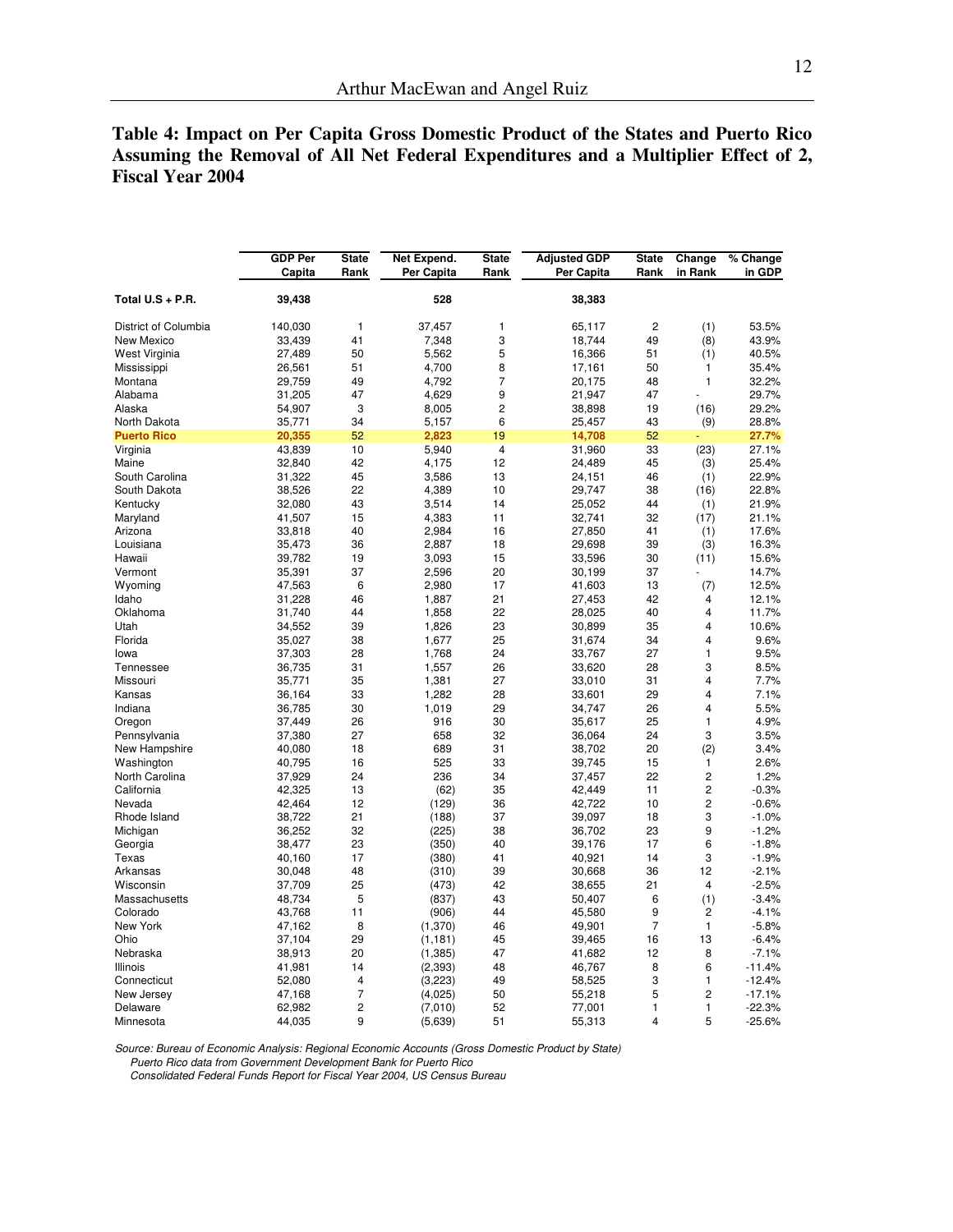The data in Table 2 presenting **"**Federal Government Payments to Puerto Rico Per Capita as a Percentage of Per Capita Personal Income" do not show Puerto Rico as an outlier; it is not *the* exceptional region. Even looking at those categories of expenditure that might be associated with a negative work incentive – social security, Medicare and disability; other direct payments; and grants – in none does Puerto Rico rank at the top. Indeed, in the case of "other direct payments," Puerto Rico ranks 7<sup>th</sup>; this category includes "foods stamps" (actually the Nutritional Assistance Program), often referred to (e.g., in the *Times* editorial) as a major negative work incentive in Puerto Rico. The first category of Table 2, including disability payments, is one where negative work incentives might arise. Even here, Puerto Rico (16.1 percent) is not at the top of the list, ranking second to West Virginia (17.3 percent), and not far from Mississippi, Alabama and Arkansas (14.6 percent, 14.5 percent and 14.5 percent, respectively).

Although Puerto Rico's situation with regard to the flow of funds from Washington is comparable to that of several individual states, it is still possible that the Washington connection may have some negative impacts on the Puerto Rican economy – but it is also likely that these same negative impacts would exists in some of the states, e.g., West Virginia and Mississippi. In the next section, attention will be given to alternative ways in which the fiscal relation with Washington might be structured, ways that would have more positive impacts on Puerto Rico.

Here, however, it is useful to note that laying the blame for the malaise of the Puerto Rican economy on the flow of funds from Washington is not only problematic in itself, as argued above. In addition, such an explanation ignores numerous other factors affecting the low labor force participation rate and the weak performance of the island's economy. For example:

- The severe fiscal problems of the Puerto Rican government have created a degree of uncertainty that weakens private sector activity. Following the crisis of spring 2006 and the downgrading of Puerto Rican government bonds, the public sector has been limited in providing essential support for business in terms of infrastructure and other services.
- The continuing debate and uncertainty over Puerto Rico's political status undermines investment, as business continue to be unsure of the longer run 'rules of the game.'
- Economic policy emanating from Washington and not directly related to the flow of funds, has been problematic. After the early success of "Operation Bootstrap," in the third quarter of the last century, there has been no effective development policy for the island. Section 936, while yielding major gains for U.S. firms, did little to support Puerto Rican employment or economic growth.
- The large informal sector, while not unrelated to the incentives embodied in transfer payments, has broader roots, tied to the overall structure of the Puerto Rican economy and the low level of income. In this regard, Puerto Rico's experience is more reasonably compared to that of other parts of Latin America than to the states.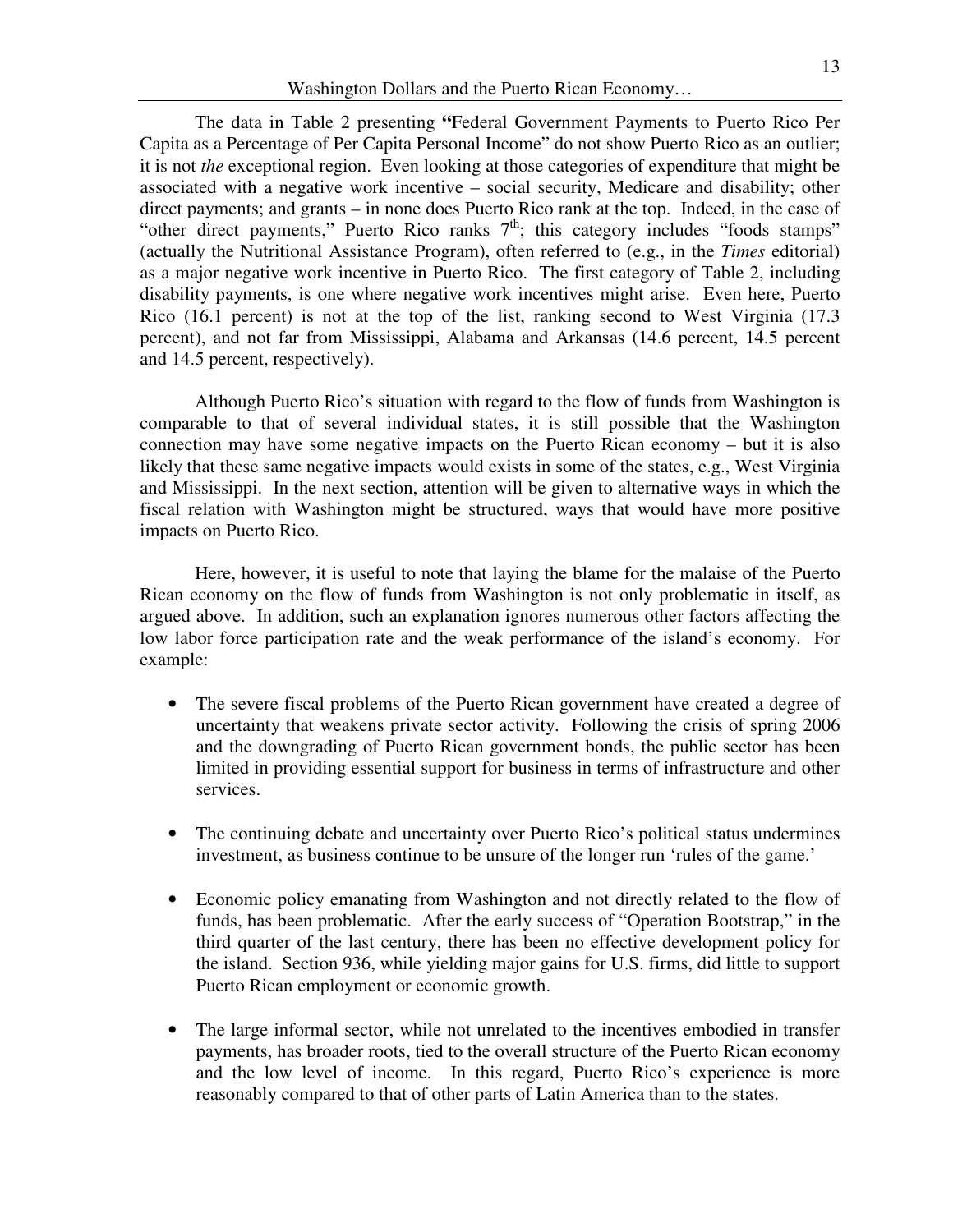- Likewise, Puerto Rico's low level of labor force participation is partly explained by the role of women, perhaps more akin to that in low-income countries than to that in the states.
- The unusual connection to the economy on the mainland generates numerous problems for Puerto Rico, ranging from an apparent "brain drain" to a disadvantageous set of incentives regarding work and education.

Furthermore, there is a problem is explaining the slow growth of the Puerto Rican economy as a consequence of the low labor force participation rate, which in turn is seen by Burtless and Sotomayor as largely a result of the incentives associated with funds from Washington. It is not reasonable to explain a low *rate* of growth by a low and relatively stable *level* of labor force participation. Even if the low level of labor force participation were explained by the incentives embodied in transfer payments, that level has been relatively stable since the late 1970s and cannot explain the continuing slow growth of the economy since that time.  $14$ 

 Thus, beyond the analysis we have presented above, there is much more to an explanation of Puerto Rico's weak economic performance in recent years than the structure or size of transfer payments from Washington.

### **IV. Alternatives**

 $\overline{a}$ 

 Nonetheless, Puerto Rico does have serious economic problems. While it is not reasonable to attribute these problems to the *level* of the federal funds that flow to the island, the *form* of those funds may be a factor. The issues raised by Burtless and Sotomayor and by Enchautegui and Freeman, as well as by others, are relevant, notwithstanding the analysis we have developed above. The incentives embodied in various federal expenditures are important aspects of economic policy in general, and they may be of special importance in Puerto Rico even while they may only be a part of the problem.

 The question is: What sorts of policies are most appropriate to improve the incentive impact of federal funds coming to Puerto Rico? Punitive policies such as those suggested by the *NY Times* in its reference to "shock therapy" cannot be taken seriously. They would, first of all, be counterproductive in that any positive incentive impact would likely be outweighed by the negative demand impact. Furthermore, as the discussion above indicates, punitive policies toward Puerto Rico could not be justified without similar policies being applied to the various states. Such policies would be more economically damaging to several states than to Puerto Rico (see Table 4) and are a political impossibility.

 There are, however, positive policies that could be adopted in structuring the flow of federal funds to Puerto Rico. One of these has been given considerable attention in the CNE-

<sup>&</sup>lt;sup>14</sup> See Burtless and Sotomayor's figure on page 85.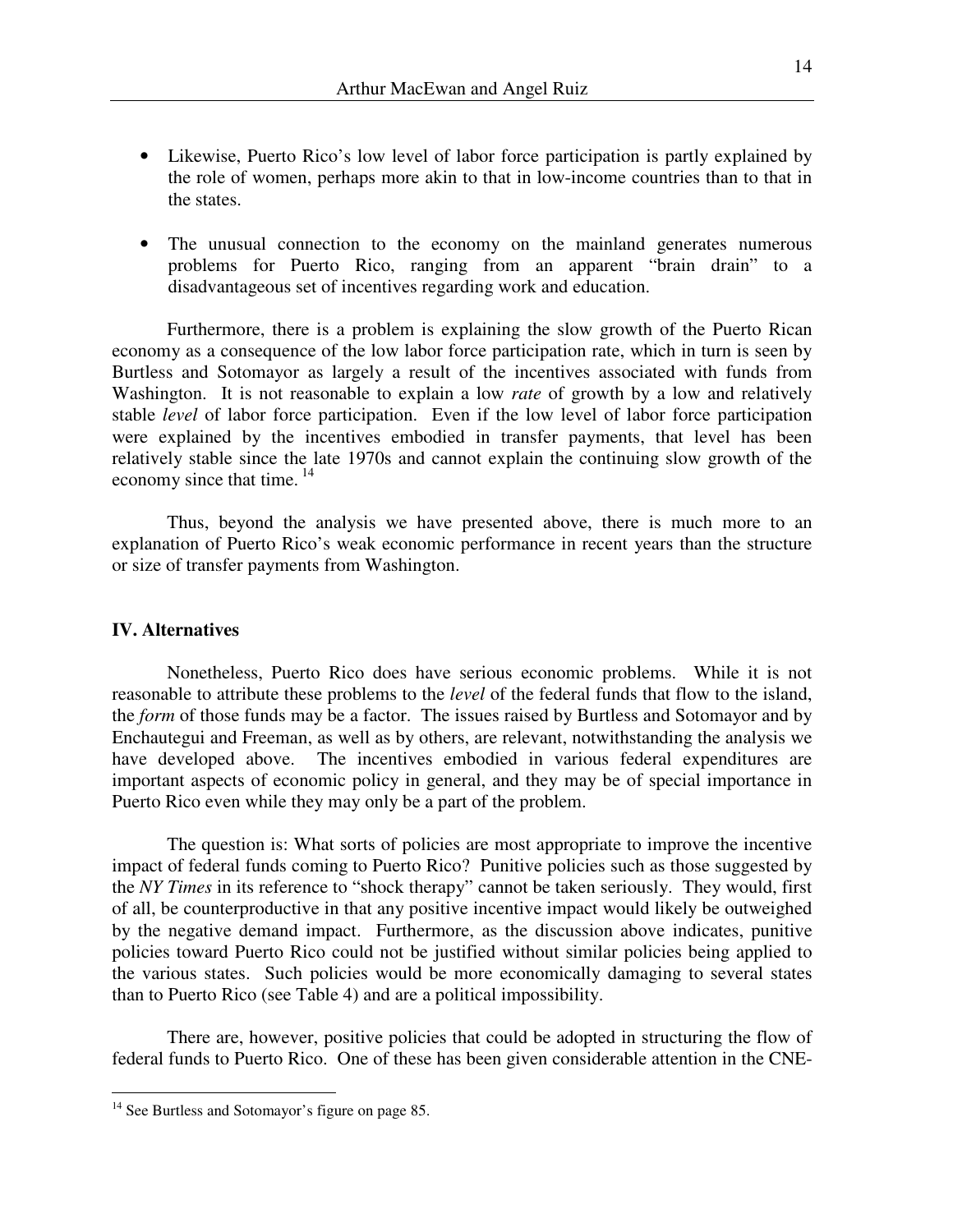Brookings volume, namely the extension of the Earned Income Tax Credit (EITC) to Puerto Rico. Making Puerto Ricans eligible for the EITC could have a considerable positive impact, especially if combined with an expansion in Puerto Rico of the Child Tax Credit (for which Puerto Ricans are now eligible only if they have three or more children). A second positive policy would be expanding the amount of federal procurement expenditures in Puerto Rico.

 These sorts of policies have direct positive impacts, creating jobs and incentives to work. Also, by bringing more people into the work force and raising incomes, they have the potential indirect impact of reducing federal transfers in those categories that are often cited as creating the most problematic incentive effects – i.e., the Nutritional Assistance Program (food stamps) and Disability Payments (under SSI). Accordingly, in what follows, we examine each of these policy alternatives.

## **A. The Earned Income Tax Credit and the Child Tax Credit**

 The Earned Income Tax Credit (EITC) and Child Tax Credit (CTC) are currently not available to Puerto Ricans on the island. These tax credits are tied to the federal income tax, and Puerto Ricans on the island do not pay federal income tax on Puerto Rican source income.<sup>15</sup>

 There are, however, good reasons to include Puerto Rico in these programs. A primary justification for the EITC has been to offset the regressive payroll taxes, and Puerto Ricans pay both Social Security and Medicare taxes. Also, both credits have been put in place and expanded in order to alleviate poverty by supplementing earned income and thus providing an incentive for people to draw a paycheck. The poverty rate in Puerto Rico is substantially higher than on the mainland, with about fifty percent of Puerto Ricans living below the poverty line. Furthermore, the EITC has been designed to encourage people to participate in the paid labor force, and, as emphasized above, Puerto Rico has an especially low labor force participation rate.

 In addition, there is an issue of fairness. In 2006, a Puerto Rican single head of a household with two children and earning \$25,000 from work would have paid Social Security and Medicare taxes of \$1,912.50. A person living in the states with the same income from work and the same family circumstances – perhaps the sister of the person in Puerto Rico – would also have paid \$1,912.50 in Social Security and Medicare taxes. But the person living in the states would have received a tax rebate of \$3,627 because of the EITC and CTC. Both start off with \$25,000 in earned income. The person in Puerto Rico, after paying federal taxes, ends up with \$23,087.50. The person in the states ends up with  $$26,714.50.<sup>16</sup>$ 

 $\overline{a}$ 

<sup>&</sup>lt;sup>15</sup> The EITC is available to Puerto Ricans if they earn incomes from work in the states and thus file federal income tax returns. The CTC is available to Puerto Ricans with three or more children, as noted above.

<sup>&</sup>lt;sup>16</sup> These figures were generated using TurboTax 2006.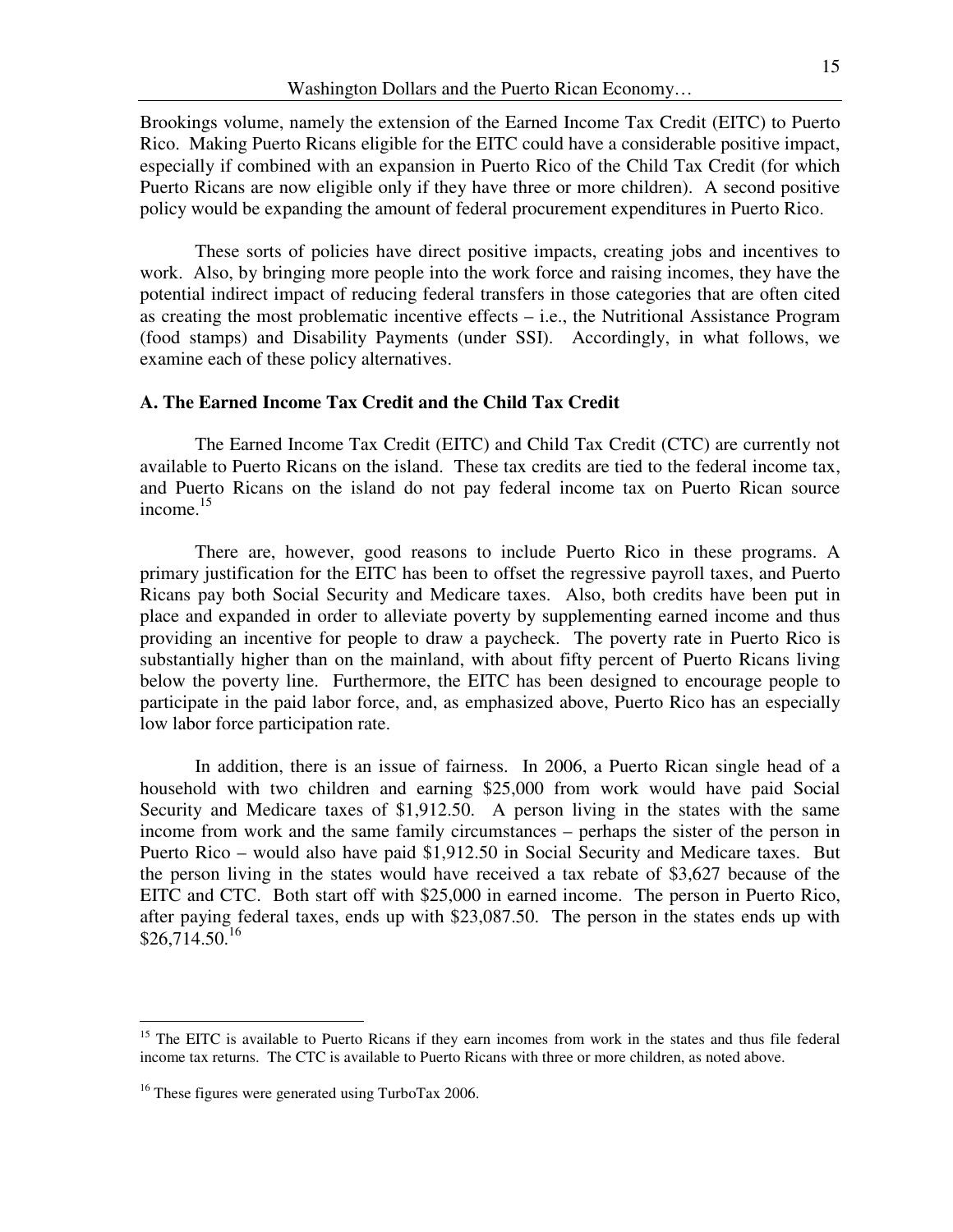The fact that Puerto Ricans on the island do not pay federal income tax has sometimes been cited to justify their exclusion from the EITC and the CTC. In fact, many recipients of EITC and CTC in the states do not pay any federal taxes simply because their incomes are too low. Furthermore, illustrating that there is no need to tie the credits to federal income tax payment, Puerto Ricans who have three or more children can claim the CTC by filing a federal tax form but paying no federal income taxes. The same procedure could be adopted for the EITC and for families with one or two children.<sup>17</sup>

 Beyond its impact on individual families – the improvement of their living standards and moving them from welfare roles to paid employment – extending the EITC and CTC would provide a significant stimulus to the Puerto Rican economy. The stimulus would be both direct, by increasing consumer demand, and indirect, by encouraging a higher labor force participation rate. The impact from the expansion of consumer demand alone could raise overall income on the island by as much as three percent. (See Appendix II regarding the basis of this estimate.) Together, the infusion of funds and the greater engagement in productive work would make a major contribution towards transforming the island's economy out of relative stagnation and onto a healthy growth rate.

 Our estimate of the impact of extending the EITC and CTC to Puerto Ricans on the island indicates that for 2006 the cost would have been approximately \$1 billion. As the Puerto Rican economy grows over the next decade, costs would decline slightly each year because a smaller share of families would be eligible for these tax credits. (The details of the procedures for these cost estimates are explained Appendix II.) This \$1 billion estimate does not take into account the degree to which extending these programs to Puerto Rico would raise the rate of economic growth on the island, as noted above through both direct stimulus and greater labor force participation. More rapid economic growth would raise incomes and move many Puerto Ricans to positions where they would no longer receive (or need) these credits. Thus, in a sense, the extension of the EITC and CTC to Puerto Rico would in effect be partially self-financing.

 We have used an input-output framework to trace the demand impact of this additional \$1 billion. Because the most recent available input-output table for Puerto Rico is quite old, for 1992, this exercise should be taken as illustrative, indicating only orders of magnitude. The open input-output model was solved by assuming that the \$1 billion contribution to 2006 final demand was distributed according to proportions derived from the vector of consumer expenditures of the input-output data bank.

 $\overline{a}$ 

 $17$  There is, however, an additional and different issue of fairness. Were these credits extended to Puerto Rico, the fact that Puerto Ricans do not pay federal income tax would make it necessary to enact an adjustment in their application on the island. In the states, when the income level of a family is high enough so that without the EITC and CTC the family would be paying some tax, the family's refund from these programs amounts to the credits minus the tax owed. Applied to Puerto Rico, where the family would not be libel for any federal income tax, the refund would be larger for any level of income (at higher levels of eligibility for the credits). It would seem appropriate, therefore, in extending the EITC and CTC to Puerto Rico that the refund be no greater than it would be for an equivalent family in states. In all the cost calculations discussed here, it is assumed that such a "cap" on EITC and CTC refunds would be enacted for Puerto Rico. (See the example in Appendix II.)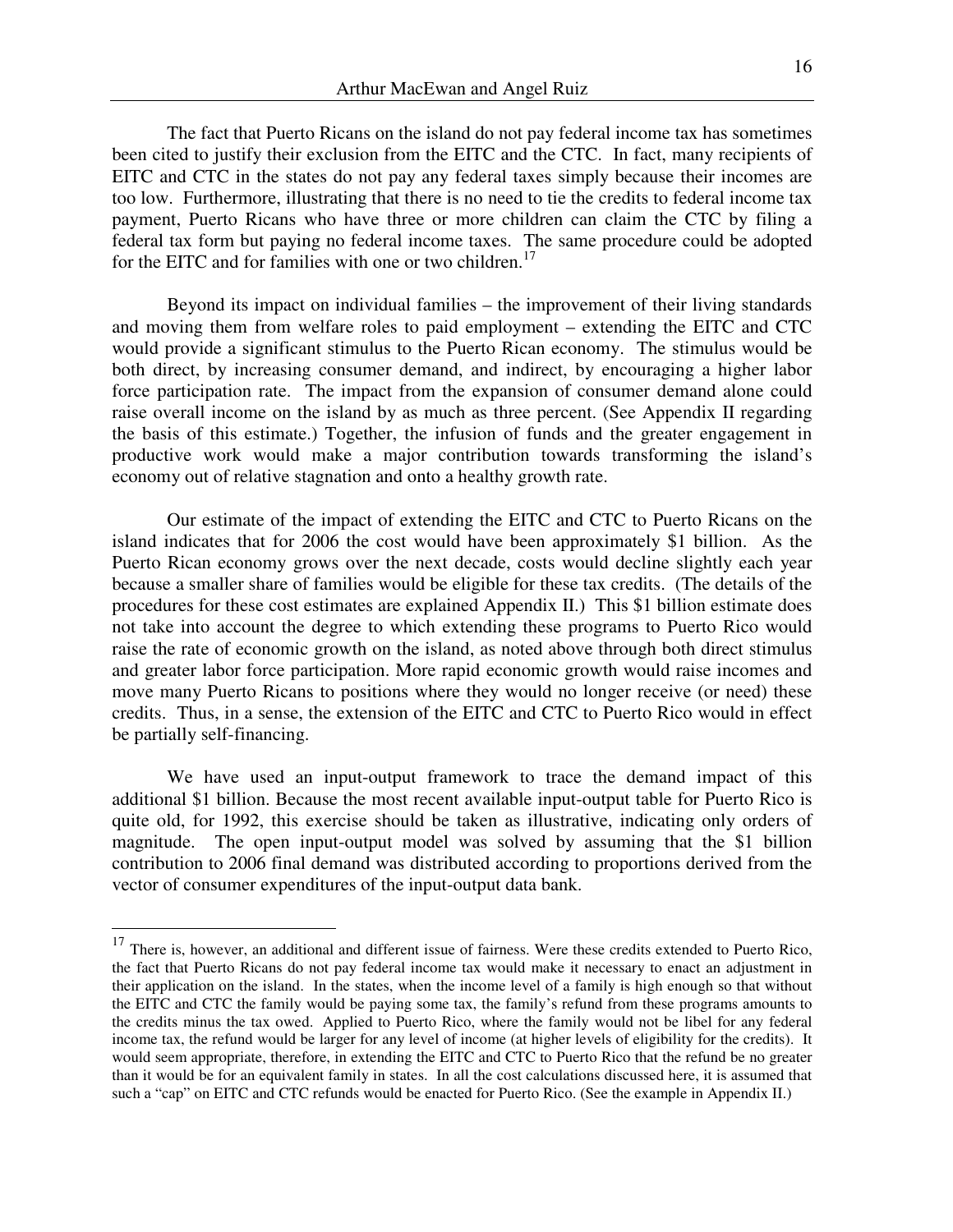The exercise indicates that the resulting 2006 increase in total output would have been a \$1.47 billion. The direct and indirect increases in wage income and employment would have been \$320 million dollars and 15,474 jobs. Had the labor force remained unchanged, the additional employment would have reduced the unemployment rate of fiscal year 2006 by one percentage point (from 11.7 percent to 10.7 percent).

 In terms of the impact on particular sectors, wholesale and retail trade, other services (especially professional services) and manufacturing would had greatly benefited in terms of jobs and income created. The impacts by sector are shown in Table 5.

## **TABLE 5**

|                             | Final       |             | <b>Direct</b><br>and<br><b>Indirect</b> | <b>Direct</b><br>and<br><b>Indirect</b> |
|-----------------------------|-------------|-------------|-----------------------------------------|-----------------------------------------|
| <b>Sector</b>               | Demand*     | Output*     | <b>Employment</b>                       | Income*                                 |
| Agriculture                 | 9,002.9     | 20,435.8    | 554                                     | 7,446.9                                 |
| Mining<br>and               |             |             |                                         |                                         |
| Construction                | 0.0         | 22,103.5    | 214                                     | 3,163.3                                 |
| Manufacturing               | 171,548.4   | 317,184.4   | 1,565                                   | 61,105.8                                |
| Transport,                  |             |             |                                         |                                         |
| Communications              |             |             |                                         | $\overline{0}$                          |
| <b>And Public Utilities</b> | 77,881.2    | 117,944.4   | 1,287                                   | 40,701.4                                |
| Wholesale<br>and<br>Retail  |             |             |                                         |                                         |
| trade                       | 336,916.7   | 342,072.5   | 4,406                                   | 73,735.1                                |
| Finance, Insurance, Real    |             |             |                                         |                                         |
| Estate                      | 222,791.2   | 323,352.3   | 780                                     | 24,949.0                                |
| <b>Other Services</b>       | 158,712.5   | 286,506.9   | 5,894                                   | 84,659.8                                |
| Government                  | 23,147.1    | 41,734.5    | 774                                     | 24,310.7                                |
| <b>Total</b>                | 1,000,000.0 | 1,471,334.3 | 15,474                                  | 320,072.0                               |

## **IMPACT OF EXTENDING EITC AND CTC TO PUERTO RICO, ASSUMING AN INITIAL COST OF \$1 BILLION, FISCAL YEAR 2006 (current prices)**

\* in thousands of dollars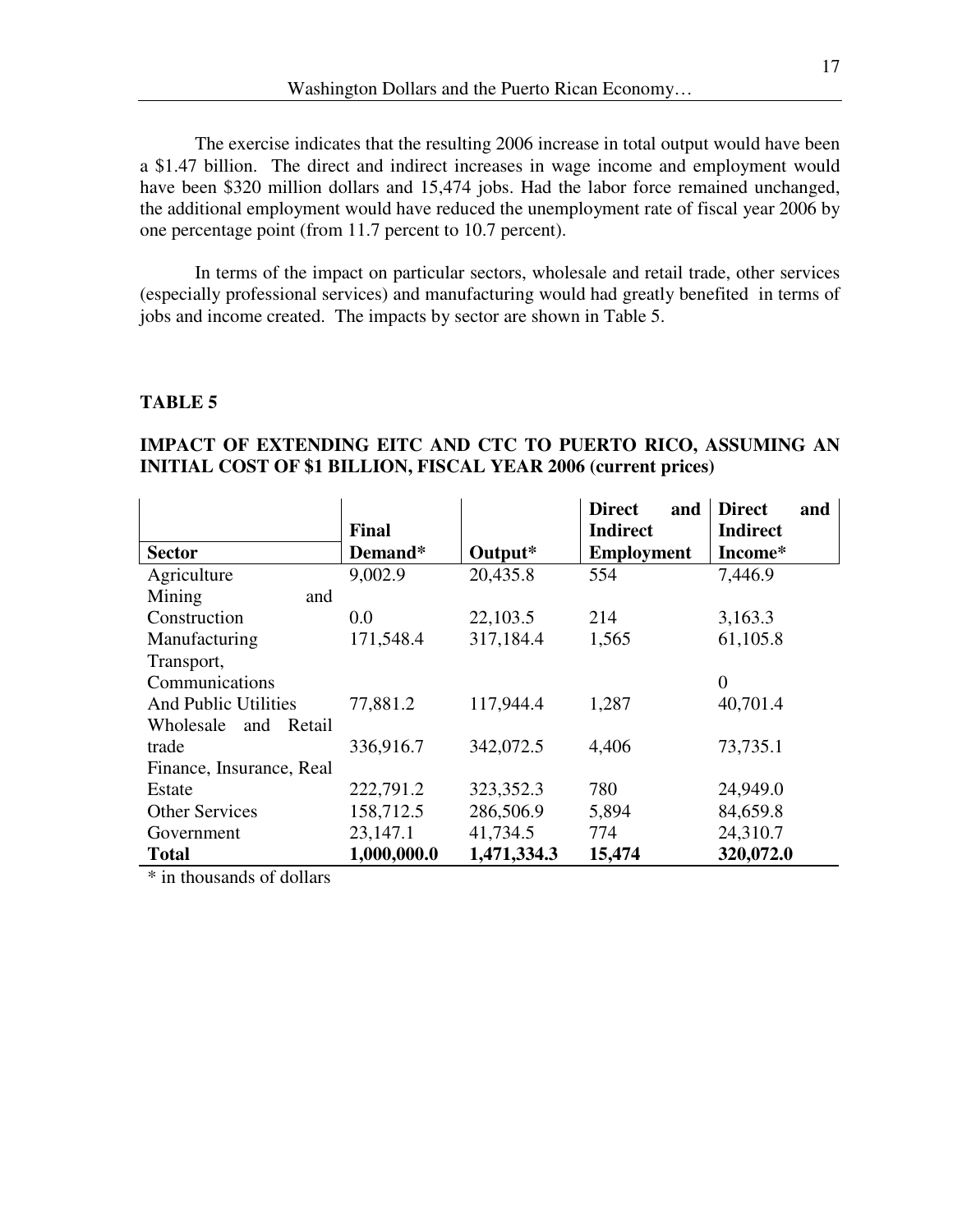#### **B. Federal Procurement Expenditures**

 As pointed out above, Puerto Rico receives an especially small amount of funds from the federal government in terms of procurements. In terms of receipts per capita, Puerto Rico ranks behind all of the states and DC, receiving only 11.1 percent of the average in fiscal year 2004. When the figures are computed in relation to per capita personal income, only one state ranks below Puerto Rico (Delaware, with a relatively high income and a small amount of federal procurement); by this measure, Puerto Rico gets 30.3 percent of the average. (See Tables 1 and 2.) Federal procurement expenditures, as payments for goods and services, directly create jobs and bring people into the labor force.

 While federal procurements are formally expenditures to meet particular needs of the federal government (and do serve those needs), it is widely recognized that they are distributed among the states in a political process. They are, moreover, often used to create jobs and bolster income in relatively low-income states. It is noteworthy, therefore, that Puerto Rico receives such a small share of federal procurement expenditures.

 How would Puerto Rico be affected were it to receive a larger amount of these expenditures? In 2004, Puerto Rico received \$462 million in this category, or \$119 per capita. It seems reasonable to suggest that Puerto Rico's share of federal procurements should be what its economy could manage, and its economy is smaller than that of the average in the states. If Puerto Rico were to receive a share of federal procurements expenditures equal to that of states in relation to per capita GDP, the \$462 million would rise to \$2.088 billion, an increase of \$1.626 billion. Alternatively, if Puerto Rico were to receive a share of federal procurements expenditures equal to that of states in relation to per capita income (a substantially smaller measure of the capacity of the economy), the \$462 million would rise to \$1.391 billion, an increase of \$929 million.

We have then carried out two input-output experiments, increasing federal procurements as follows:

- To \$2,088 million, or an increase of \$1,626 million, representing what Puerto Rico would get if it got the same as the states on a per capita GDP basis
- To \$1,391 million, or an increase of \$929 million, representing what Puerto Rico would get if it got the same as the states on per capita income basis.

The above figures were distributed to the final demand vector of our input-output model by using proportions of 2004 procurement expenses of federal government by industrial sector. The results of the experiments are shown in Table 6 below.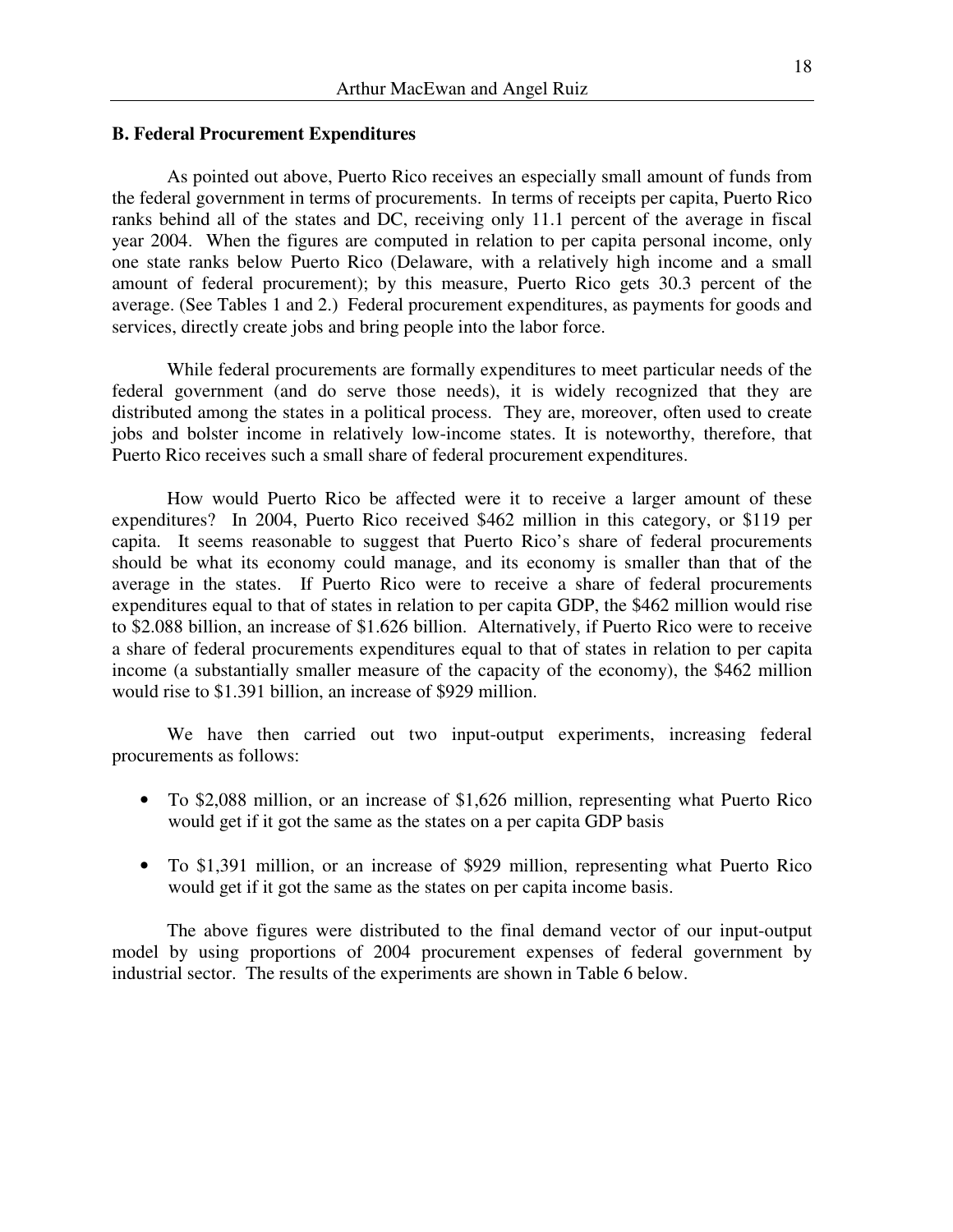## **TABLE 6 SUMMAR RESULTS OF TWO EXPERIMENTS: INCREASING ACTUAL 2004 FEDERAL PROCUREMENTS FROM PUERTO RICO BY \$1,626 AND \$929 MILLION, RESECTIVELY (thousands of 2004 dollars)**

|                                                              | <b>Actual Final</b><br>Demand<br>Procurement,<br>2004 | <b>First Experiment:</b><br><b>Increasing</b><br><b>Procurements</b><br>by $$1,626$ million | <b>Second</b><br><b>Experiment:</b><br><b>Increasing</b><br><b>Procurements</b><br>by \$929 million |
|--------------------------------------------------------------|-------------------------------------------------------|---------------------------------------------------------------------------------------------|-----------------------------------------------------------------------------------------------------|
| <b>Procurement Assigned to Final</b><br><b>Demand</b>        | 462,000                                               | 1,626,000                                                                                   | 929,000                                                                                             |
| <b>Output Generated</b>                                      | 765,935.3                                             | 3,461,629.8                                                                                 | 2,306,095.3                                                                                         |
| <b>Direct</b><br><b>Indirect</b><br>and<br><b>Employment</b> | 6,290                                                 | 28,428                                                                                      | 18,939                                                                                              |
| <b>Direct and Indirect Income</b>                            | 125,162.4                                             | 565,669.3                                                                                   | 376,842.0                                                                                           |

 Both experiments indicate that the impact on increased federal procurements expenditures on employment would have been quite significant. In the first experiment, with the larger increase in federal procurement expenditures, the direct and indirect employment increase amounted to 28,428. If the labor force had remained constant at 1,360,000, employment would have increased from 1,206,000 to 1,234,428, reducing the unemployment rate from 11.4 percent to 9.3 percent. In the second experiment the unemployment rate for fiscal year 2004 would have been reduced from 11.4 percent to 10 percent. (As with the experiment reported above on the impact of EITC and CTC, 1992 input-output data were used here; thus these results should be viewed simply as illustrating orders of magnitude.)

 Gross Domestic Product is approximately 50 percent of gross output (intermediate plus final demand). Based on this percentage, in the first experiment GDP would have increased from 79,209.4 to 82,838.03. From 2003 to 2004 the rate of increase of GDP (at constant prices) was 3.0 percent. In the first experiment, however, the GDP increase would have been 5.4 percent, or 2.4 percent more than the actual figure. These results assume that the entire change of procurement and the impact would take place in one year, 2004; this is an unrealistic assumption, of course, but illustrates the degree of adjustment would ultimately take place.

 As with the impact of extending the EITC and CTC to Puerto Rico, this infusion of federal expenditures could yield a substantial increase in the level of economic activity.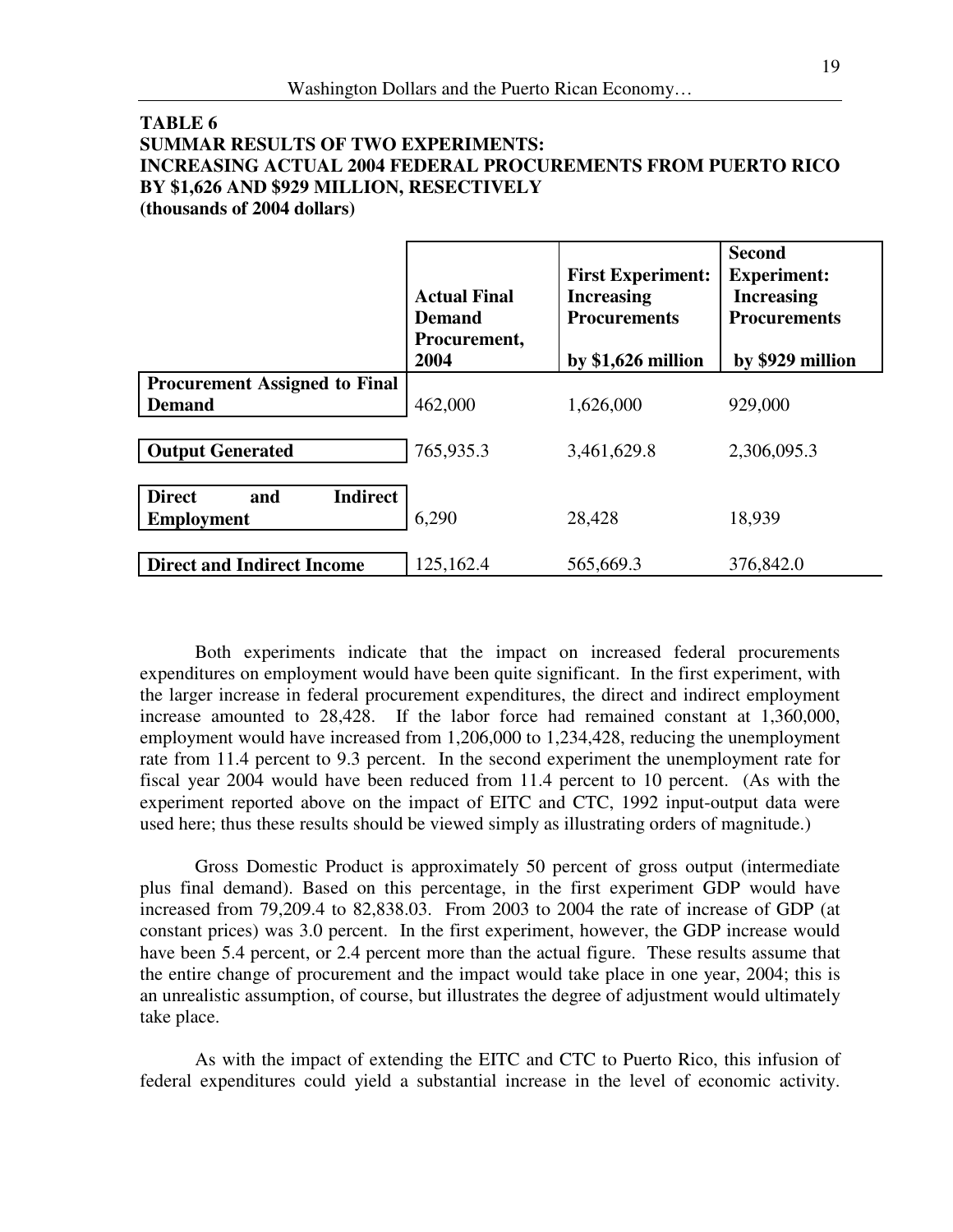While increased federal procurements do not embody the explicit work incentives that are embodied in tax credits, they are certainly employment generating.

#### **V. Conclusions**

 $\overline{a}$ 

 The data and discussion presented here do not support the assertion that Puerto Rico is the unusual case, the extreme exception, with regard to its receipt of federal funds. When compared to the situation of the various states and DC, by none of the measures presented here does Puerto Rico stand out alone; by few measures is it at the top of the list, and by many measures it is at the bottom. Also, with regard to simply the transfer payments component of the funds that flow from Washington to Puerto Rico, the term "generous," with all its implications, does not seem appropriate.

 Furthermore, if a major reason for the federal government to provide funds to states and other localities is to generate a greater degree of income equality across the country  $-$  a convergence of income levels – then Puerto Rico and the low income states (several of the highest ranking states in Table 3) will necessarily get larger amounts of federal funds. Thus it is important to recognize the fact that Puerto Rico does not receive more federal funds, in spite of the ostensible equalizing goal of federal expenditures and in spite of the island's low level of income relative to the states.

 Of course what distinguishes Puerto Rico in any comparisons with the states is that it is not a state. While the flow of funds from Washington to the various sections of the country is in part determined by general goals, such as the goal of achieving a convergence of incomes, it is also determined politically, by the influence of each state's representatives in Congress and by the concern of the Executive for the popular vote in each state. Puerto Rico does not have representatives in Congress and Puerto Ricans do not vote in presidential elections. Thus the fact that Puerto Rico does not receive more federal funds – especially in the salaries and wages and procurement categories  $-$  should be no surprise.<sup>18</sup>

 There are ways that the form of Puerto Rico's receipts from the federal government could be improved, providing a better foundation for the economic development of the island. Such improvement could be achieved by positive rather than punitive changes. In particular, the extension to Puerto Rico of the Earned Income Tax Credit and the Child Tax Credit would be a good start, and this start could be followed by an increase in Puerto Rico's share of federal procurement expenditures.

<sup>&</sup>lt;sup>18</sup> The generally high ranking of West Virginia in the various measures discussed above is perhaps a good illustration of the importance of political representation in affecting the flow of federal funds. Its ranking might be dubbed "The Byrd Effect," though other factors are surely involved.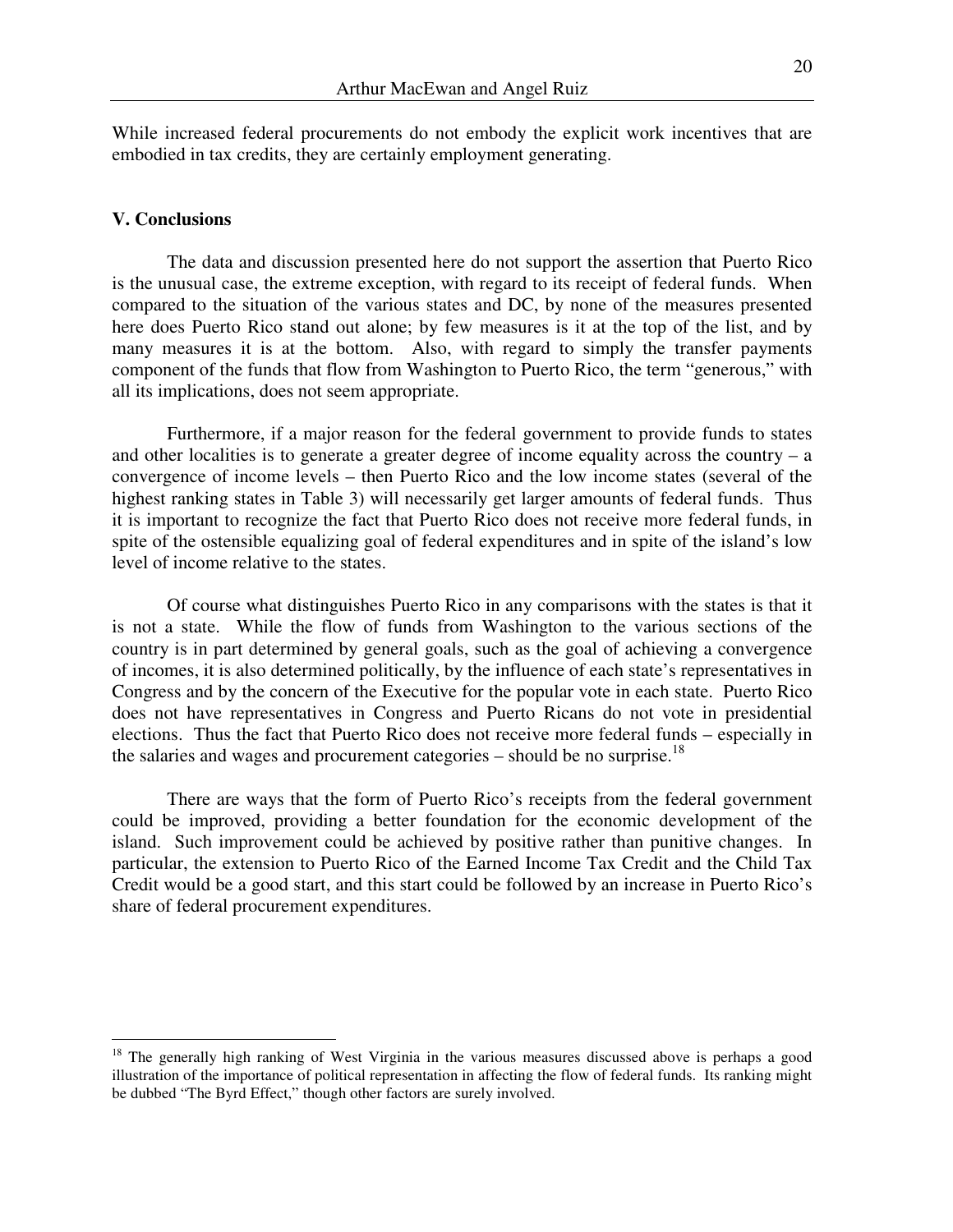#### **Appendix I**

 $\overline{a}$ 

## **Net Receipts of Federal Funds: Details on "The Highest Ranking Recipient States and Puerto Rico**

Tables A1, A2 and A3 present additional data on per capita net receipts of federal funds for Puerto Rico and "the highest ranking recipient states". "The highest ranking recipient states" in these three tables are taken from Table 3; they are the ten states that receive the largest net amount of federal expenditures per capita – i.e., total federal expenditures per capita going to the state less total taxes per capita going to the federal government from the state.

Table A1, presents the data of Table 3, net receipts of federal funds per capita, broken down by major categories. The column at the far right, column 5, shows the ten highest ranking states in order, 2 through 11 (with DC, number 1 in Table 3, excluded) followed by Puerto Rico at 19. The first column in Table A1 shows the total payments for "retirement, disability, and Medicare" received in a state or Puerto Rico minus the total federal taxes paid by that state or Puerto Rico. The columns are then additive, moving from left to right, and the pattern and ranking are tracked for the ten highest ranking recipient states as shown in column 5. Thus in column 1 of Table A1, in fiscal year 2004 West Virginia's per capita receipt of payments in the category "retirement, disability and Medicare" exceeded per capita all taxes paid to the federal government by \$1,588; for Puerto Rico, the figure was \$724; for Mississippi \$487, and for Montana \$26. For all other states (and DC), the figure was negative – that is, they paid more in taxes of all sorts to the federal government than they received from the federal government in this one category. In Column 2, the per capita receipt of payments in the first two categories combined (retirement, disability and Medicare plus other transfer payments) for West Virginia exceeded per capita all taxes paid to the federal government by \$4,042; for Puerto Rico, the figure was \$2,427. For these two categories taken together Puerto Rico's ranking dropped to  $8<sup>th</sup>$ .

In Table A2 the figures of Table A1 are presented as a percentage of state (or Puerto Rican) Gross Domestic Product per capita, and in Table A3 the figures of Table A1 are presented as a percentage of Personal Income per capita.<sup>19</sup> In these tables, Puerto Rico's relatively low income and Puerto Rican's lack of federal income tax liability combine to move the island well up in the rankings.

However, even in Table A3, which presents the data in a manner that makes Puerto Rico's ranking relatively high, the island does not stand as an outlier, distinct from high recipient states. In particular, Puerto Rico does not rank number one for the first and largest category of expenditures – retirement, disability, and Medicare. Furthermore, Puerto Rico drops out of the number one position when all federal wages and salaries and procurements are taken into account. Also, for all categories of expenditures, Puerto Rico's situation

 $19$  The figures for Puerto Rico in Tables A2 and A3 are substantially different because GDP in Puerto Rico is much greater than Personal Income (or Gross National Product) because such a large share of Puerto Rico's GDP is the profits of non-Puerto Rican based firms. In 2004, GNP was about 64 percent of GDP in Puerto Rico.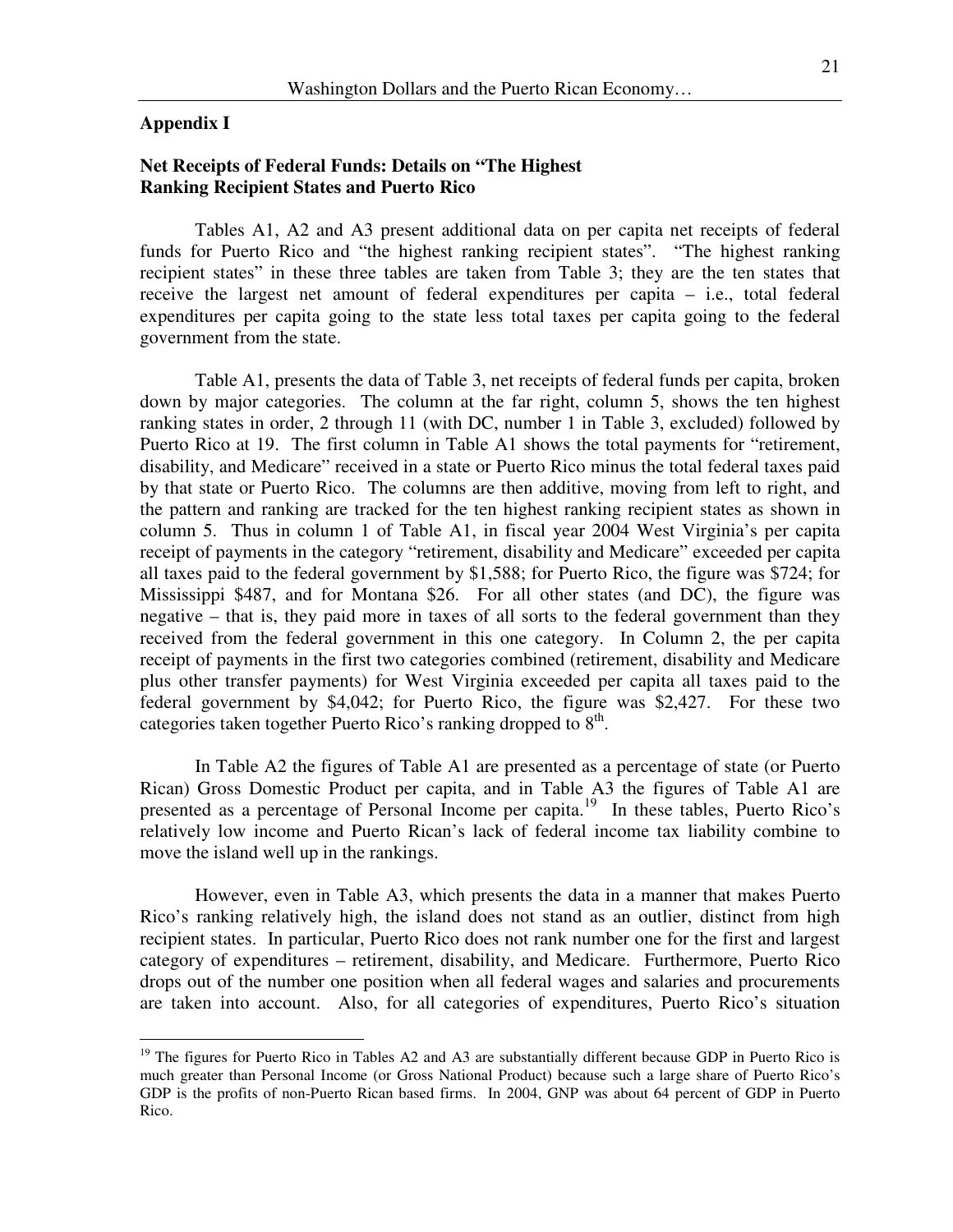overall is not dramatically different from that of some of the "highest ranking recipient states;" overall Puerto Rico trails New Mexico (with DC in the number 1 position) and is nearly on par with Alaska and West Virginia.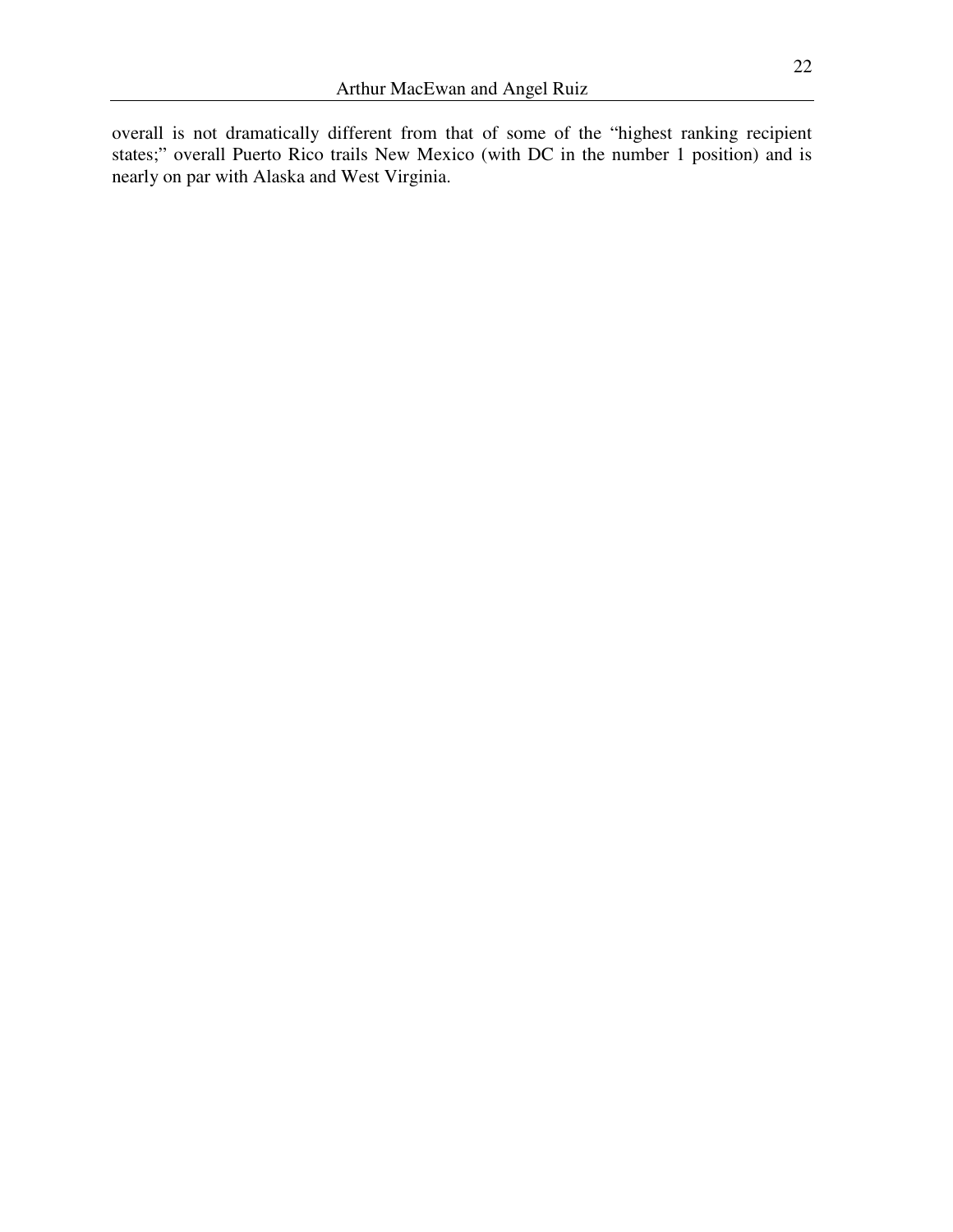**Table A1: The Ten Highest Ranking Recipient States and Puerto Rico, Ranked by Total Net Per Capita Federal Expenditures;and the Ranking of those States and Puerto Rico when the Various Categories of Federal Expenditures are Factored In - Fiscal Year 2004\***

|                    | (1)                                                   |                      | (2)                        |                      | (3)                          |                      | (4)                           |                      | (5)                       |                      |
|--------------------|-------------------------------------------------------|----------------------|----------------------------|----------------------|------------------------------|----------------------|-------------------------------|----------------------|---------------------------|----------------------|
|                    | Net<br>Retirement,<br>Disability +<br><b>Medicare</b> | <b>State</b><br>Rank | $(1) +$ Other<br>Transfers | <b>State</b><br>Rank | $(2) + EITC +$<br><b>CTC</b> | <b>State</b><br>Rank | $(3) + Salaries$<br>and Wages | <b>State</b><br>Rank | $(4)$ + Procure-<br>ments | <b>State</b><br>Rank |
| Average U.S + P.R. | (3, 496)                                              |                      | (1,500)                    |                      | (1, 292)                     |                      | (549)                         |                      | 528                       |                      |
| Alaska             | (2,899)                                               | 28                   | 2,593                      |                      | 2,775                        |                      | 5,411                         | 2                    | 8,005                     | $\mathbf{2}$         |
| New Mexico         | (34)                                                  | 5                    | 2,862                      | 4                    | 3,121                        | 5                    | 4,209                         | 5                    | 7,348                     | 3                    |
| Virginia           | (2,746)                                               | 26                   | (1, 182)                   | 29                   | (986)                        | 29                   | ,204                          | 20                   | 5,940                     | 4                    |
| West Virginia      | 1,588                                                 |                      | 4,042                      |                      | 4,240                        |                      | 4,988                         | 3                    | 5,562                     | 5                    |
| North Dakota       | (1,160)                                               | 12                   | 2,940                      | 3                    | 3,123                        | 4                    | 4,364                         | 4                    | 5,157                     | 6                    |
| Montana            | 26                                                    | 4                    | 3,001                      | 2                    | 3,203                        | 2                    | 4,159                         | 6                    | 4,792                     |                      |
| Mississippi        | 487                                                   | 3                    | 2,827                      | 5                    | 3,162                        | 3                    | 3,883                         | 7                    | 4,700                     | 8                    |
| Alabama            | (59)                                                  | 6                    | 1,893                      | 10                   | 2,181                        | 9                    | 2,951                         | 9                    | 4,629                     | 9                    |
| South Dakota       | (1,025)                                               | 11                   | 2,628                      | 6                    | 2,829                        | 6                    | 3,821                         | 8                    | 4,389                     | 10                   |
| Maryland           | (3,808)                                               | 37                   | (1, 442)                   | 34                   | (1,253)                      | 34                   | 640                           | 25                   | 4,383                     | 11                   |
| <b>Puerto Rico</b> | 724                                                   | $\mathbf{2}$         | 2,427                      | 8                    | 2,440                        | 8                    | 2,704                         | 11                   | 2,823                     | 19                   |

\* "Total Net Per Capita Federal Expenditures" are total federal expenditures going to a state or Puerto Rico less all taxes paid to the federal governmentfrom that state or Puerto Rico. Ranking is based on Table 3. See text for further explanation.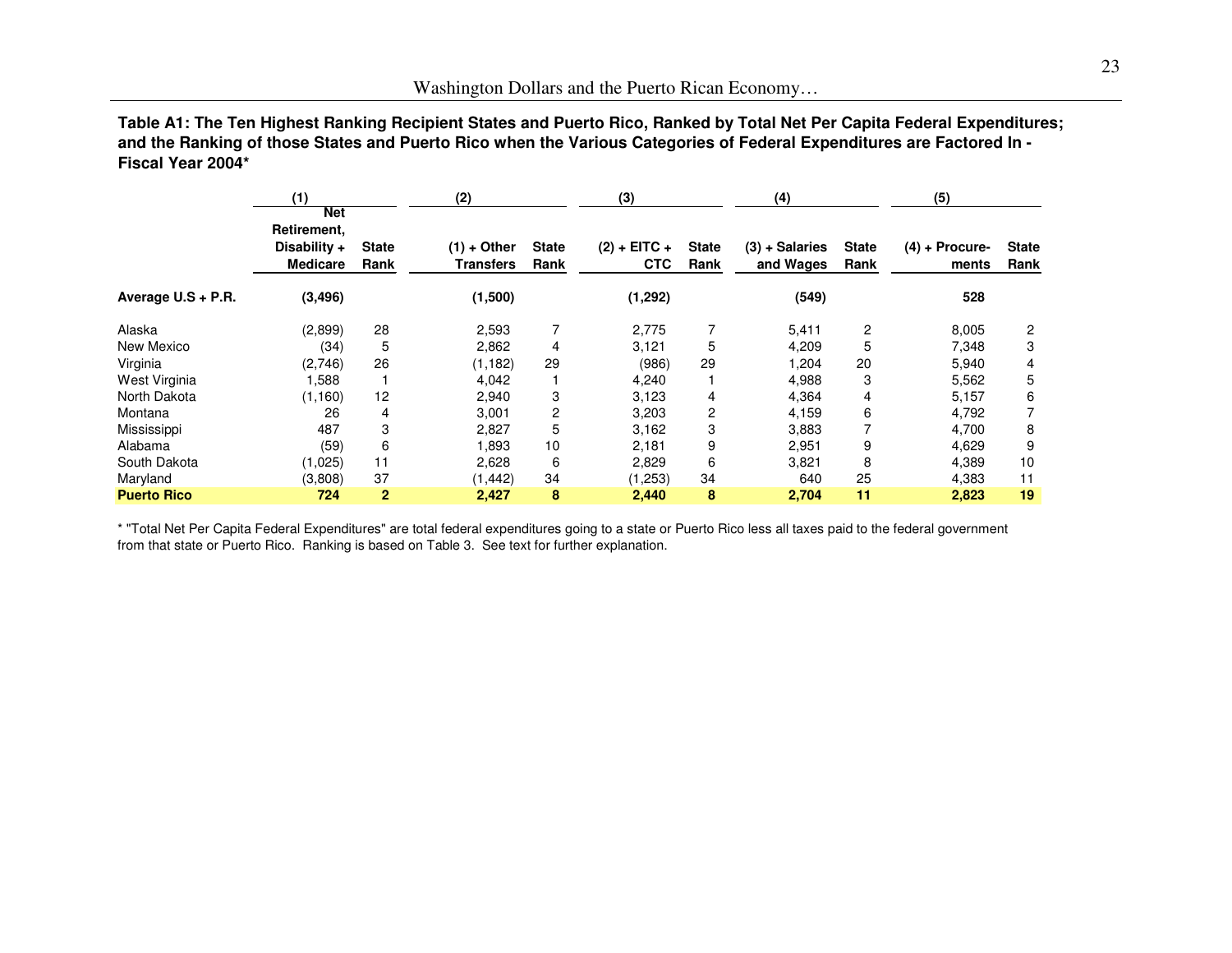## **Table A2: Net Per Capita Federal Expenditures of the Ten Highest Ranking Recipient States and Puerto Rico, Expressed as a Percenage of Gross Domestic Product Per Capita -Fiscal Year 2004\***

|                    | (1)<br>Net                                               |                      | (2)                                                |                      | (3)                                 |                      | (4)                                     |                      | (5)                                      |                      |
|--------------------|----------------------------------------------------------|----------------------|----------------------------------------------------|----------------------|-------------------------------------|----------------------|-----------------------------------------|----------------------|------------------------------------------|----------------------|
|                    | Retirement,<br>Disability +<br>Medicare By<br><b>GDP</b> | <b>State</b><br>Rank | $(1) +$ Other<br><b>Transfers By</b><br><b>GDP</b> | <b>State</b><br>Rank | $(2) + EITC +$<br><b>CTC By GDP</b> | <b>State</b><br>Rank | $(3) + Salaries$<br>and Wages<br>By GDP | <b>State</b><br>Rank | $(4) +$<br><b>Procurements</b><br>By GDP | <b>State</b><br>Rank |
| Average U.S + P.R. | $-8.9%$                                                  |                      | $-3.8%$                                            |                      | $-3.3%$                             |                      | $-1.4%$                                 |                      | 1.3%                                     |                      |
| Alaska             | $-5.3%$                                                  | 18                   | 4.7%                                               | 11                   | 5.1%                                | 11                   | 9.9%                                    | 8                    | 14.6%                                    |                      |
| New Mexico         | $-0.1%$                                                  | 5                    | 8.6%                                               | 5                    | 9.3%                                | 5                    | 12.6%                                   | 5                    | 22.0%                                    | 2                    |
| Virginia           | $-6.3%$                                                  | 24                   | $-2.7%$                                            | 29                   | $-2.3%$                             | 29                   | 2.7%                                    | 23                   | 13.5%                                    | 10                   |
| West Virginia      | 5.8%                                                     |                      | 14.7%                                              |                      | 15.4%                               |                      | 18.1%                                   |                      | 20.2%                                    | 3                    |
| North Dakota       | $-3.2%$                                                  | 12                   | 8.2%                                               | 6                    | 8.7%                                | 6                    | 12.2%                                   | 6                    | 14.4%                                    | 8                    |
| Montana            | 0.1%                                                     | 4                    | 10.1%                                              | 4                    | 10.8%                               | 4                    | 14.0%                                   | 3                    | 16.1%                                    | 5                    |
| Mississippi        | $1.8\%$                                                  | 3                    | 10.6%                                              | 3                    | 11.9%                               | 3                    | 14.6%                                   | $\overline{c}$       | 17.7%                                    | 4                    |
| Alabama            | $-0.2\%$                                                 | 6                    | 6.1%                                               | 8                    | 7.0%                                | 8                    | 9.5%                                    | 10                   | 14.8%                                    | 6                    |
| South Dakota       | $-2.7%$                                                  | 10                   | 6.8%                                               | 7                    | 7.3%                                |                      | 9.9%                                    | 7                    | 11.4%                                    | 13                   |
| Maryland           | $-9.2\%$                                                 | 37                   | $-3.5%$                                            | 33                   | $-3.0\%$                            | 33                   | 1.5%                                    | 25                   | 10.6%                                    | 15                   |
| <b>Puerto Rico</b> | 3.6%                                                     | $\overline{2}$       | 11.9%                                              | $\overline{2}$       | 12.0%                               | $\mathbf{2}$         | 13.3%                                   | 4                    | 13.9%                                    | 9                    |

\* The "highest ranking recipient states" are those from Table A1.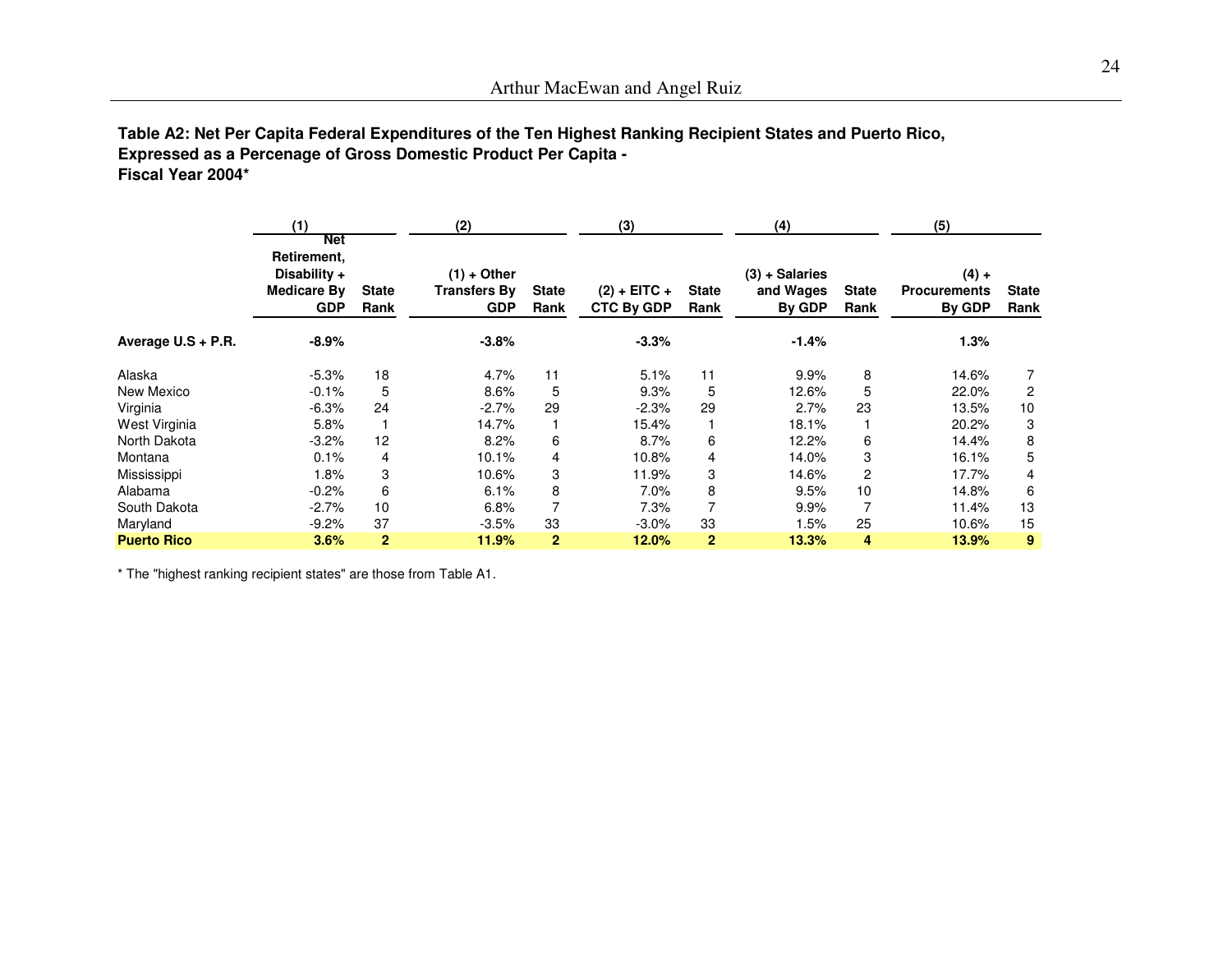# Washington Dollars and the Puerto Rican Economy…

# **Table A3: Net Per Capita Federal Expenditures of the Ten Highest Ranking Recipient States and Puerto Rico,Expressed as a Percentage of Personal Income Per Capita -**

**Fiscal Year 2004\***

|                    | (1)                                                                |                      | (2)                                                               |                      | (3)                                                   |                      | (4)                                                                  |                      | (5)                                                       |                      |  |
|--------------------|--------------------------------------------------------------------|----------------------|-------------------------------------------------------------------|----------------------|-------------------------------------------------------|----------------------|----------------------------------------------------------------------|----------------------|-----------------------------------------------------------|----------------------|--|
|                    | Net<br>Retirement,<br>Disability +<br>Medicare By<br>Personal Inc. | <b>State</b><br>Rank | $(1) +$ Other<br><b>Transfers By</b><br>Personal<br><b>Income</b> | <b>State</b><br>Rank | $(2) + EITC +$<br>CTC By<br>Personal<br><b>Income</b> | <b>State</b><br>Rank | $(3) + Salaries$<br>and Wages<br><b>By Personal</b><br><b>Income</b> | <b>State</b><br>Rank | $(4) +$ Procure-<br>ments By<br>Personal<br><b>Income</b> | <b>State</b><br>Rank |  |
| Average U.S + P.R. | $-10.7%$                                                           |                      | $-4.6%$                                                           |                      | $-4.0%$                                               |                      | $-1.7%$                                                              |                      | 1.6%                                                      |                      |  |
| Alaska             | $-8.5%$                                                            | 27                   | 7.6%                                                              | 8                    | 8.1%                                                  | 8                    | 15.9%                                                                | 5                    | 23.5%                                                     | 4                    |  |
| New Mexico         | $-0.1%$                                                            | 5                    | 10.9%                                                             | 4                    | 11.9%                                                 | 4                    | 16.1%                                                                | 4                    | 28.1%                                                     | 2                    |  |
| Virginia           | $-7.6%$                                                            | 22                   | $-3.3%$                                                           | 29                   | $-2.7%$                                               | 29                   | 3.3%                                                                 | 22                   | 16.4%                                                     | 10                   |  |
| West Virginia      | 6.2%                                                               |                      | 15.7%                                                             | 2                    | 16.5%                                                 | 2                    | 19.4%                                                                | 3                    | 21.6%                                                     | 5                    |  |
| North Dakota       | $-3.9%$                                                            | 13                   | 9.9%                                                              | 6                    | 10.6%                                                 | 6                    | 14.8%                                                                | 8                    | 17.4%                                                     |                      |  |
| Montana            | 0.1%                                                               | 4                    | 10.9%                                                             | 5                    | 11.6%                                                 | 5                    | 15.0%                                                                | 7                    | 17.3%                                                     | 8                    |  |
| Mississippi        | 2.0%                                                               | 3                    | 11.5%                                                             | 3                    | 12.9%                                                 | 3                    | 15.9%                                                                | 6                    | 19.2%                                                     | 6                    |  |
| Alabama            | $-0.2%$                                                            | 6                    | 6.8%                                                              | 9                    | 7.9%                                                  | 9                    | 10.7%                                                                | 10                   | 16.7%                                                     | 9                    |  |
| South Dakota       | $-3.4%$                                                            | 10                   | 8.7%                                                              |                      | 9.4%                                                  |                      | 12.7%                                                                | 9                    | 14.5%                                                     | 11                   |  |
| Maryland           | $-9.6%$                                                            | 31                   | $-3.6%$                                                           | 30                   | $-3.2%$                                               | 31                   | 1.6%                                                                 | 26                   | 11.1%                                                     | 15                   |  |
| <b>Puerto Rico</b> | 6.1%                                                               | $\overline{2}$       | 20.5%                                                             |                      | 20.6%                                                 | 1                    | 22.8%                                                                | $\mathbf{2}$         | 23.8%                                                     | 3                    |  |

\* The "highest ranking recipient states" are those from Table A1.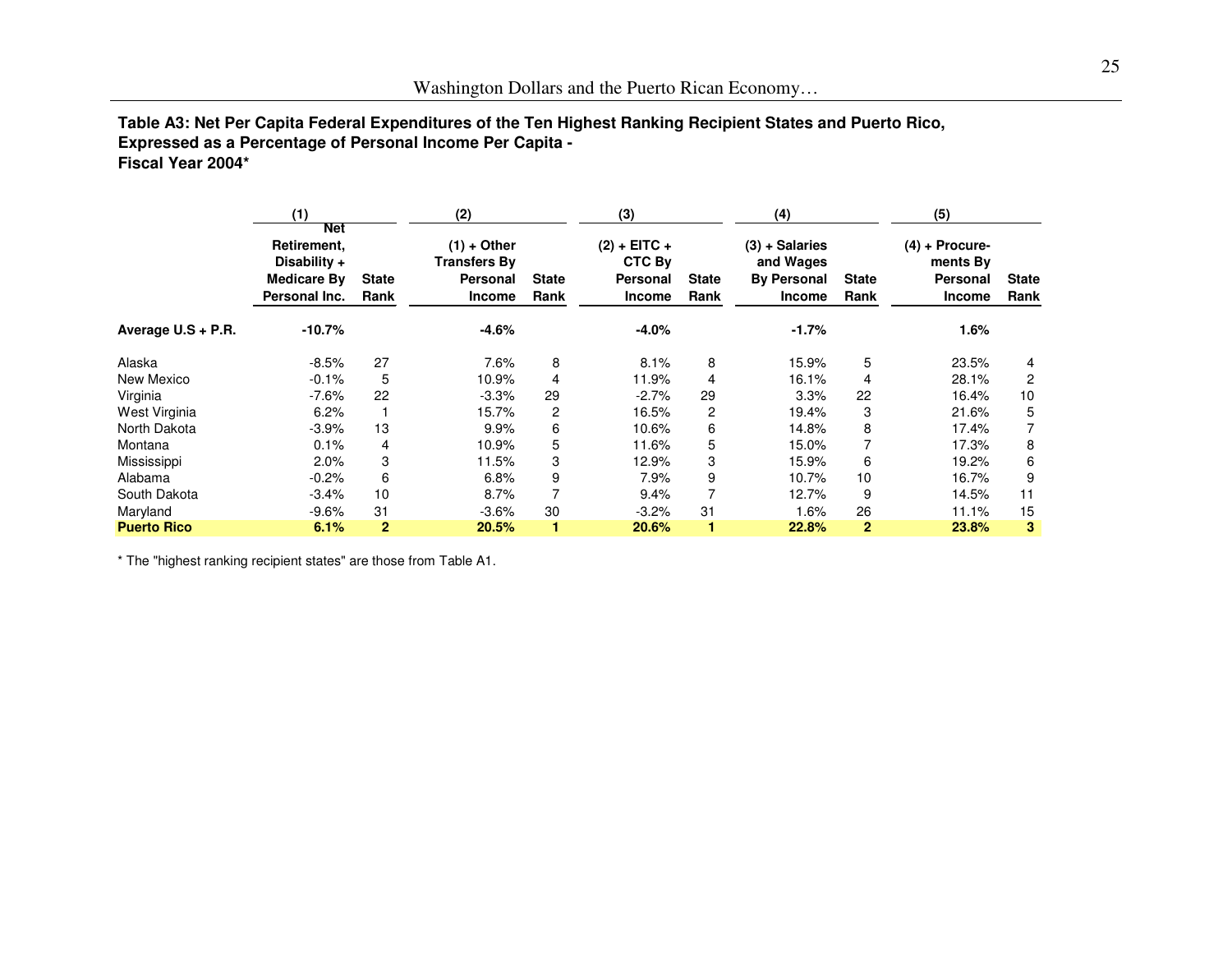# **Appendix II – Estimating the Aggregate Fiscal Impact of Extending the Earned Income Tax Credit and the Child Tax Credit to Puerto Rico**

1. As a basis for the cost estimates, data were obtained from the Puerto Rican Junta de Planificación and the *Statistical Abstract of the United States*. These data for Puerto Rico included: total personal income, population, number of families, average family size, number of families with children under 18, number of two families with two married parents present and two children under 18, number of families headed by a female with two children under 18. For 2006, however, these data were not yet available. Estimates were obtained for 2006 by assuming that the growth rate of the previous two years was maintained (in the cases of personal income and population) and assuming that the proportional breakdown of the population did not change (for the other categories).

2. From "Development and Income Distribution: The Case of Puerto Rico" by Orlando Sotomayor (*World Development*, 32:8, 2004), data were obtained on income distribution by deciles for 2000. It was then assumed that the distribution of income was the same in 2006. Sotomayor's data are for households, they were used here as proxy for family income distribution. It was assumed that for families with two married parents present, it was assumed that they were spread across the income distribution in the same manner as families in general. For families headed by a single female parent, it was assumed that all were in the bottom seven deciles of the income distribution, with one-seventh of these families in each of those decile groups.

3. With the data on total personal income and population, per capita personal income was calculated. Using data on average family size, average family income was obtained; this figure was multiplied by the number of families to obtain total family income (which was 90 percent of total personal income). Using the figure for total family income and the distribution data, the total income received by each decile of the families was computed. Then, dividing this figure by the number of families in each decile, the average income received in each decile group was obtained.

4. For each such decile average, TurboTax for 2006 was used to calculate the federal refund that would come to each family (two parent and one parent families separately), with the assumption that all families had had two children. This average federal refund figure was then multiplied by the number of families in each decile category to obtain the total refund for each decile group. The total refunds for each decile group – two parent and single parent – were then added to obtain the total refund for the year.

5. However, as pointed out above (see footnote 17), on the mainland, when the income level of a family is high enough so that without the EITC and CTC the family would be paying some federal income tax, the family's refund from these programs amounts to the credits minus the tax owed. Applied to Puerto Rico, where the family would not be libel for any income tax, the refund would be larger for any level of income (at higher levels of eligibility for the credits). It would seem appropriate, therefore, in extending the EITC